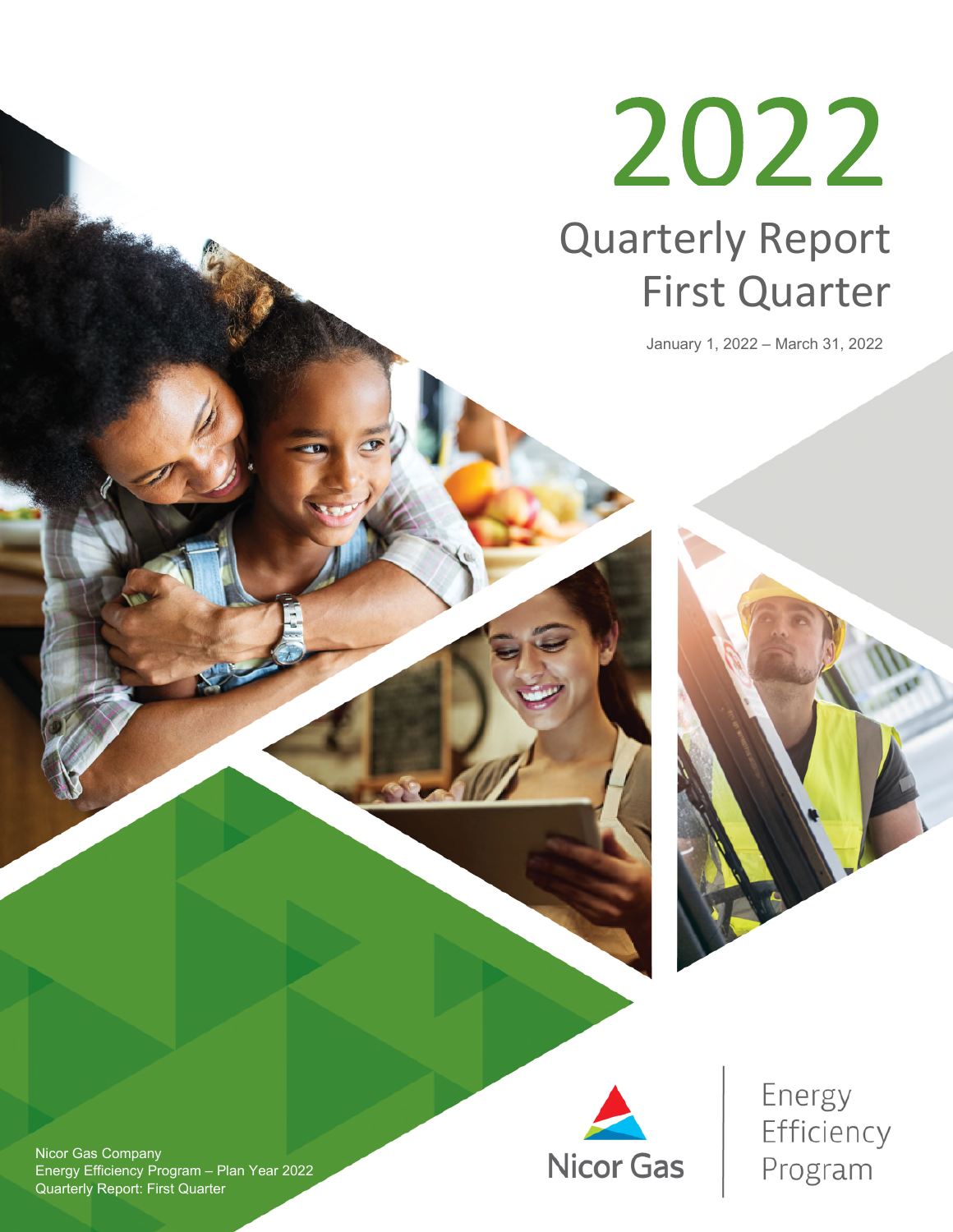### Table of contents

### Table of contents

| Table of contents ___________                 | $\overline{2}$ |
|-----------------------------------------------|----------------|
|                                               | $\overline{3}$ |
|                                               | 5              |
| Income-qualified programs                     | 10             |
| Business programs                             | 14             |
| Emerging technology and market transformation | 21             |
|                                               | 24             |
| Stipulations                                  | 25             |
| Impact____________                            | 27             |
| Awards and recognition                        | 29             |
|                                               |                |

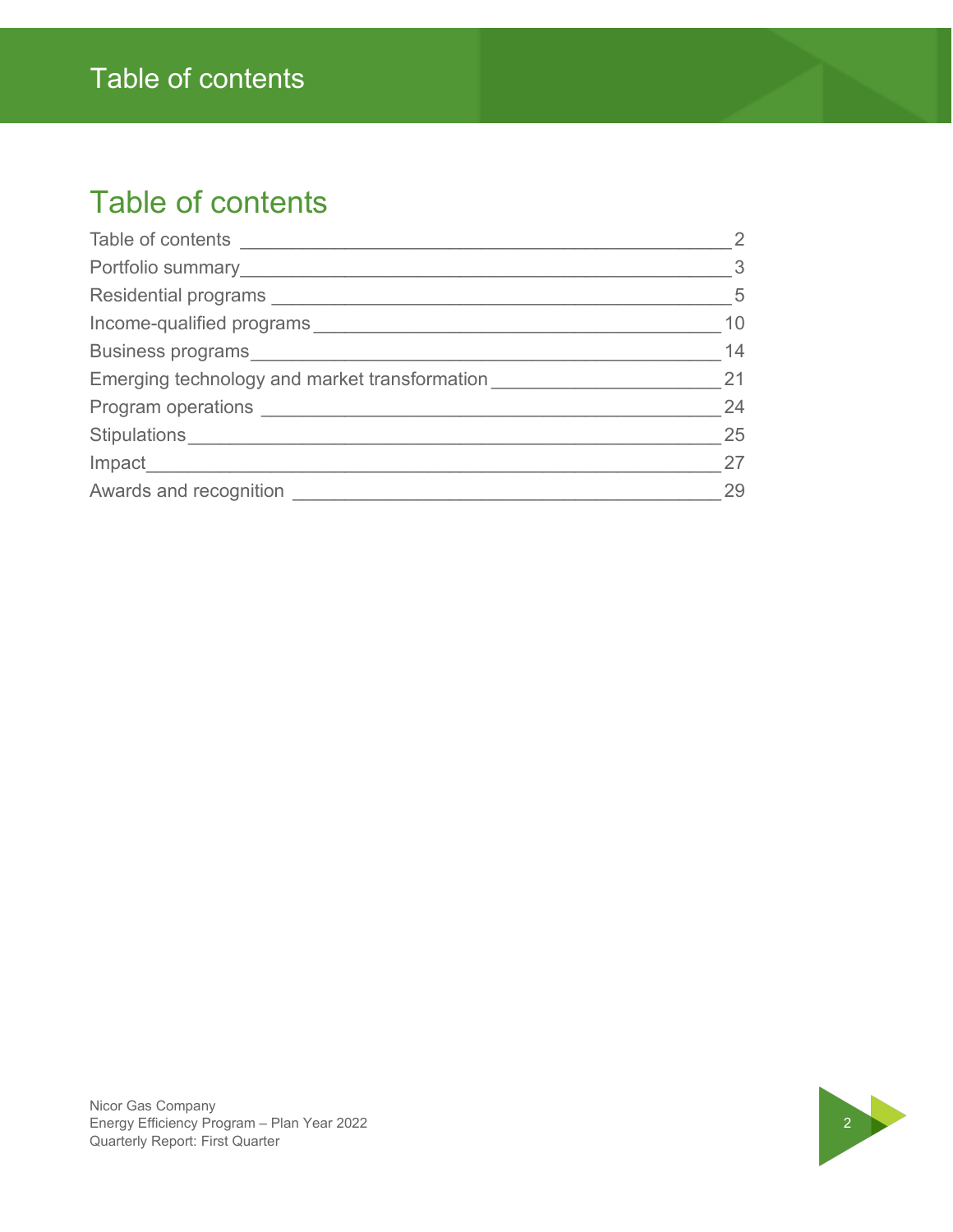### Portfolio summary

**Year-to-date results** 

January 1, 2022-December 31, 2022



### **Key portfolio highlights**

- Within our Residential New Construction offering 419 homes were completed, which is equal to 21.8% of the annual goal.
- Affordable Housing new construction has seen strong participation so far in 2022. At the end of Q1 we have attained over 50% of unit goal.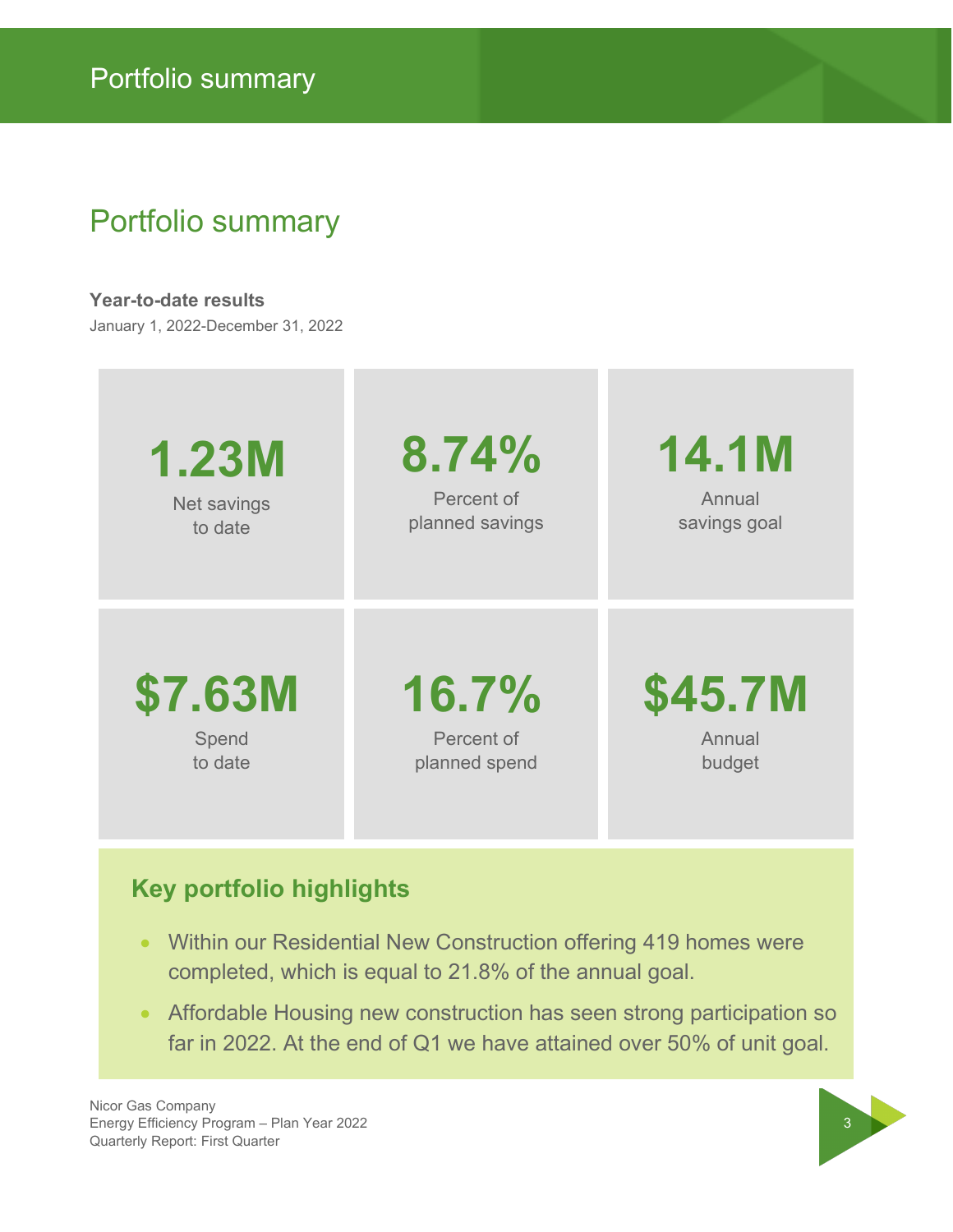### Table of contents

• The BEER offering exceeded its therm and incentive 1st quarter goals due to sixty-seven public sector boiler replacements and twenty boiler tune-ups that produced a great start to 2022.

Nicor Gas Company Nicor Gas Company<br>Energy Efficiency Program – Plan Year 2022<br>Quarterly Report: First Quarter Quarterly Report: First Quarter

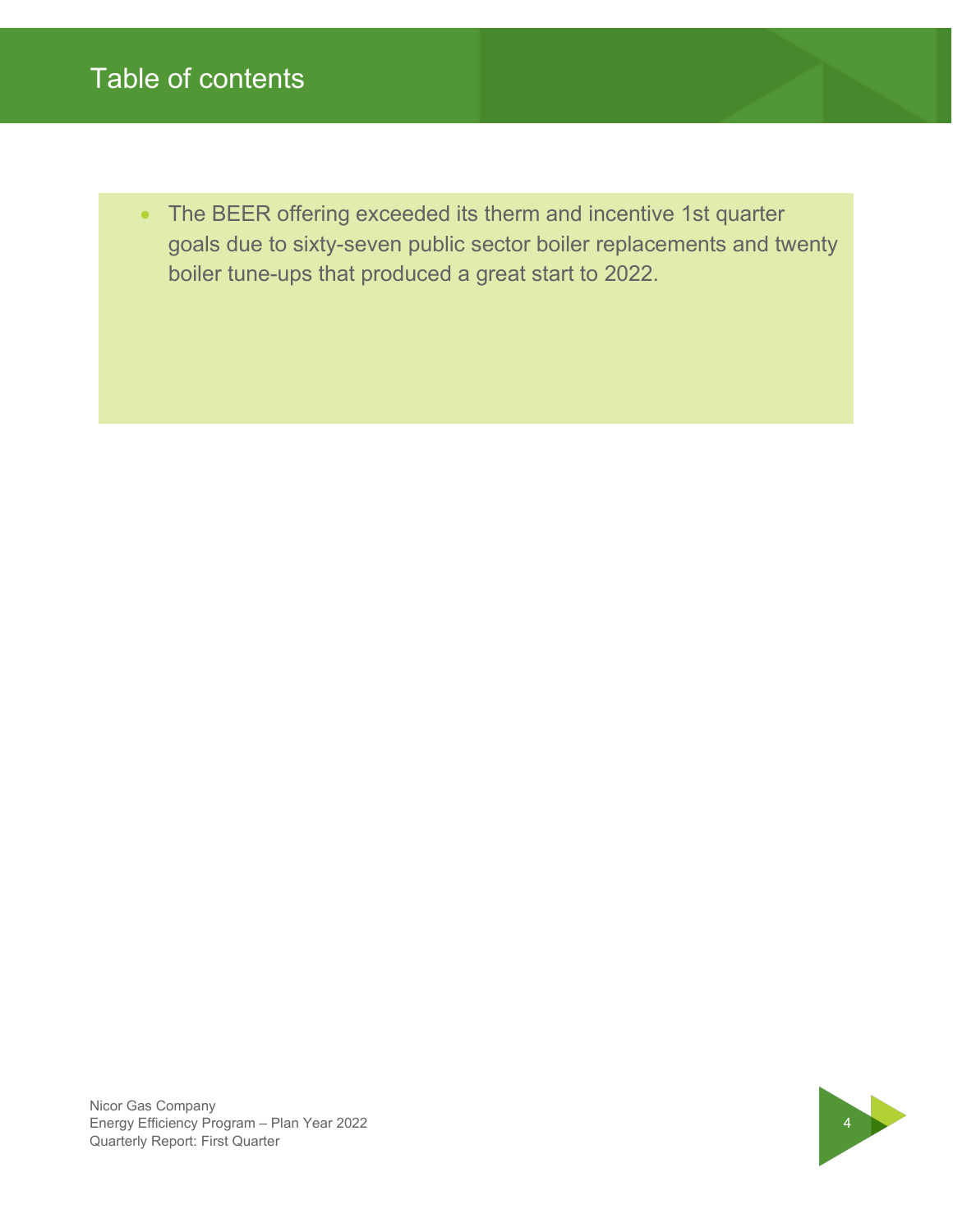### Residential programs

**5**  Programs

**635.9K**  Net therm savings to date



### **Key highlights**

- The Multifamily Direct Installation portion of our Multifamily offering has had a strong start in 2022 within over 1,500 units served.
- · Within our Residential New Construction offering 419 homes were completed, which is equal to 21.8% of the annual goal.
- The HEER offering has incentivized 1,873 high efficiency furnaces and boilers as well as 414 smart thermostats to our customers.

### Program overviews

#### **Home Energy Efficiency Rebates (HEER)**

The objective of the Home Energy Efficiency Rebate ("HEER") Program is to obtain energy savings by overcoming market barriers to the purchase, installation and maintenance of high-efficiency natural gas spaceheating equipment as well as other targeted measures in residential applications.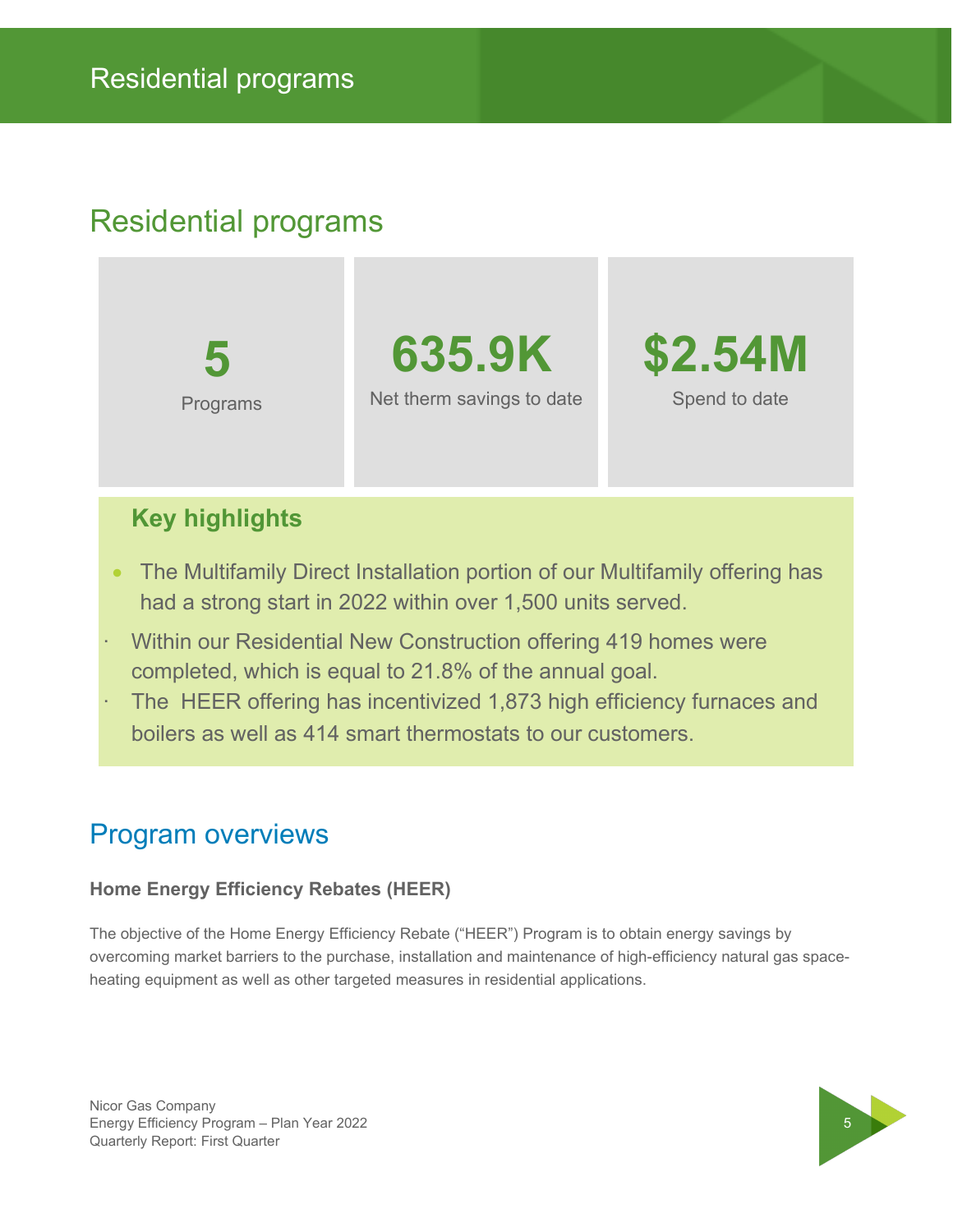#### **Home Energy Savings (HES)**

The Home Energy Savings ("HES") program is a whole-house single-family weatherization program with the objective to obtain natural gas savings in existing single-family buildings by overcoming market barriers to the installation of energy efficiency measures. The HES program provides weatherization and shell improvement opportunities using standard, prescriptive and whole-house approaches. This offering consists of a home energy assessment (HEA) and air sealing and insulation (ASI) components.

#### **Multi-family (MF)**

The Multi-Family Program ("MF") addresses residential (living units) and commercial (communal areas, central plants) energy efficiency opportunities available in multi-family buildings. The program aims to overcome market barriers to the installation of energy efficiency measures in multi-family buildings by offering comprehensive assessments, technical assistance and incentives. MF provides property owners with turnkey services to reduce energy and water use in residential living units, communal areas and in the building shell.

#### **Residential New Construction (RNC)**

The objective of the Residential New Construction Program ("RNC") is to obtain energy savings by increasing the energy efficiency of single-family and duplex new construction homes. The program provides participating new home builders and their verifier companies a financial incentive to either a) exceed state and local building code requirements regarding duct and air sealing, along with the installation of specific high-efficiency equipment, or b) install prescriptive high-efficiency equipment only.

#### **Energy Education and Outreach**

The energy education and outreach program is intended to enhance residential customers' understanding of energy usage in their homes and educate these customers

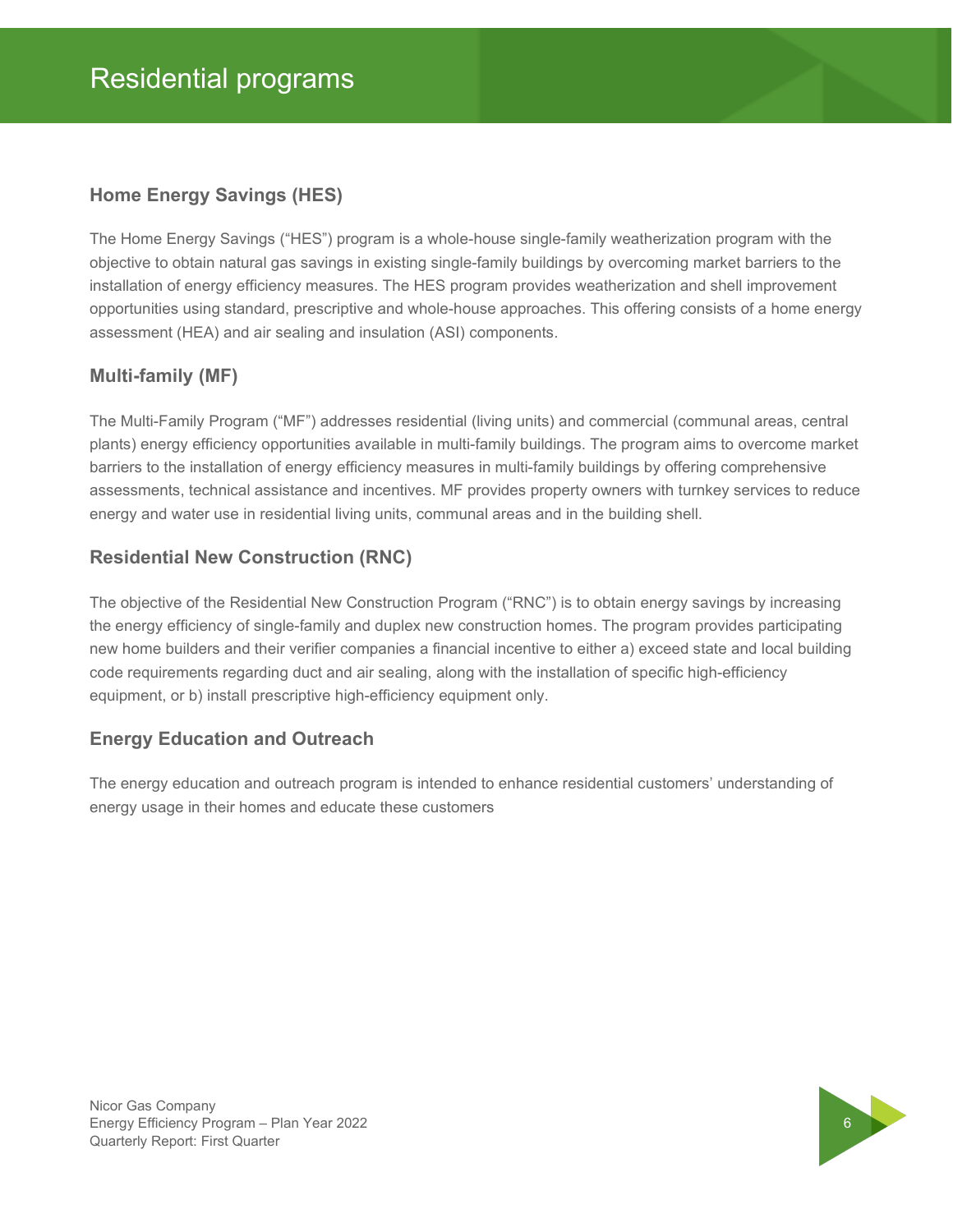### Residential programs

#### **Home Energy Efficiency Rebates (HEER)**

- **Savings achieved to date** 327,055 Net Therms
- From January 1 through March 31, 2022, the Program has incentivized 1,873 high efficiency furnaces and boilers as well as 414 smart thermostats to our customers.
- In the first quarter, the most popular measure installed by customers was the high efficiency 95% furnace with 1,708

#### **Home Energy Savings (HES)**

- **Savings achieved to date** 0 Net Therms
- Through March 31,2022 the Program has been able to provide over 1,600 customers within home energy assessments.

Through March 31,2022, the Program has been able to provide over 260 customers with virtual home energy assessments.

• The Air Sealing and Insulation portion of HES has served 246 homes in the first quarter of 2022.

Nicor Gas Company Energy Efficiency Program – Plan Year 2022 Quarterly Report: First Quarter 7

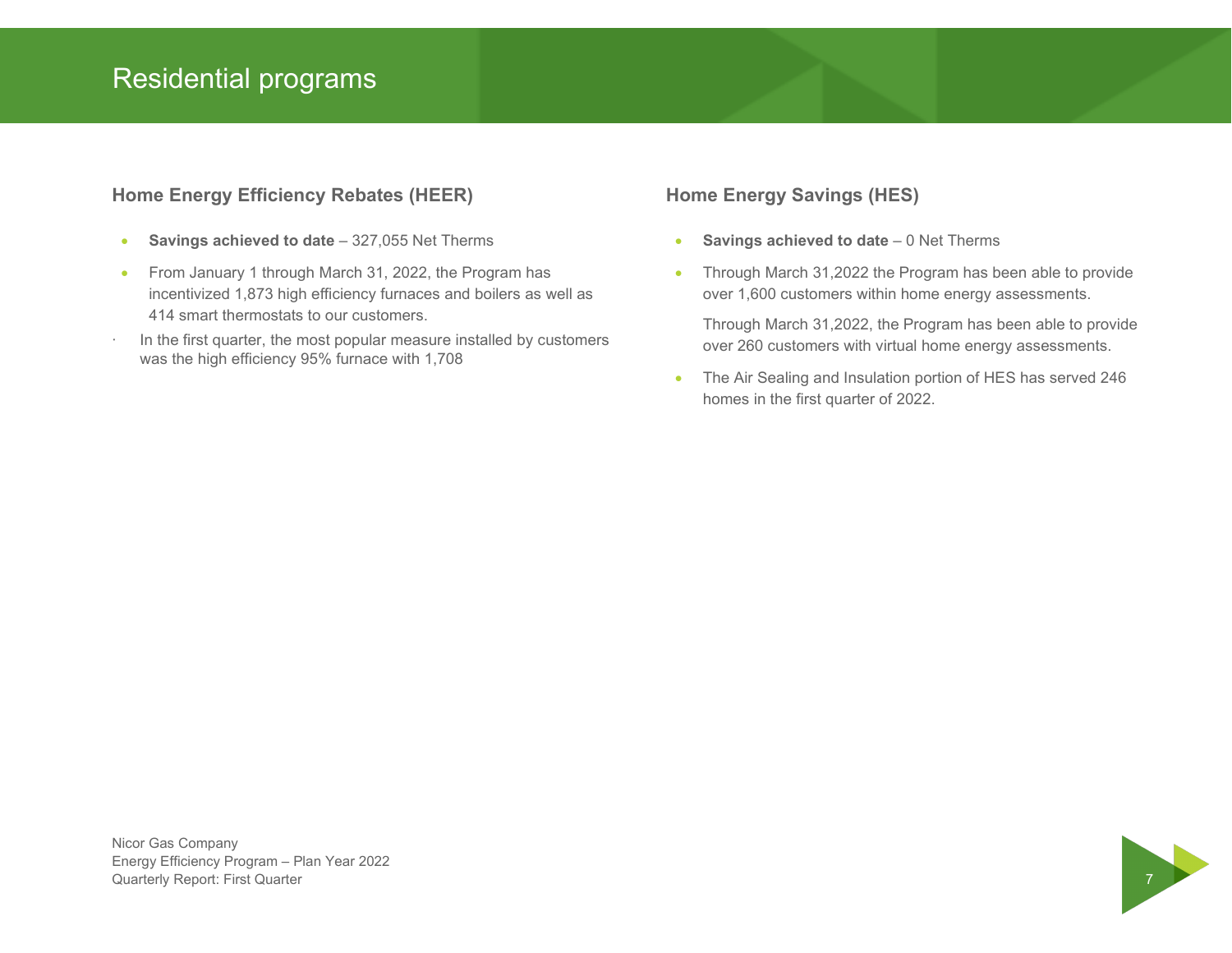### Residential programs

#### **Multi-family (MF)**

- **Savings achieved to date**  $-0$  Net Therms
- The MF Direct Installation portion of MF has had a strong start in 2022 within over 1,500 units served.
- The prescriptive and custom portion of MF has continued to see lower-than-expected participation.

#### **Residential New Construction (RNC)**

- **Savings achieved to date** 105,771 Net Therms
- In the First Quarter, 419 homes were completed, which is equal to 21.8% of the annual goal.
- · Changes to incentive amounts occurred in the First Quarter 2022. The Base and Prescriptive incentives were reduced from \$125 to \$115, and the High Efficiency incentive was reduced from \$300 to \$145.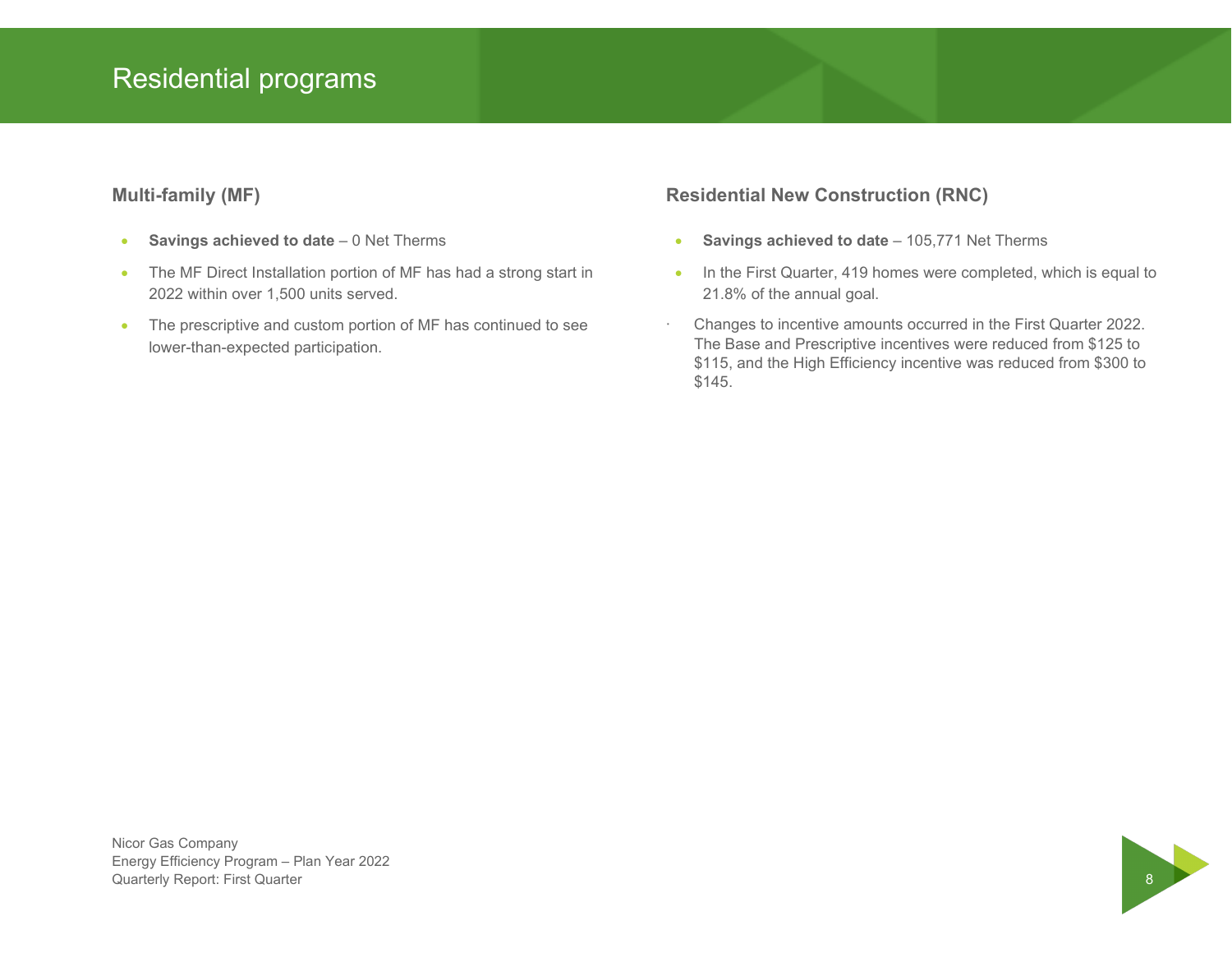#### **Energy Education and Outreach Energy Saving Kits ("ESKs")**

- **Savings achieved to date**  $-203,040$  Net Therms
- In the First Quarter, 2,704 water-saving kits and 6,494 weatherization kits were distributed to customers, a total of 9,198 kits.
- The most popular kit requested by customers in the First Quarter was the weatherization kit. Weatherization kits made up 70.6% of all kits distributed

### **In the First Quarter, 2,704 watersaving kits and 6,494 weatherization kits were distributed to customers, a total of 9,198 kits.**

#### **Elementary Education Kits ("EEKs")**

- **Savings achieved to date**  0 Net Therms
- Final touches on the scope of work for this program are being reviewed. The Elementary Education Program is designed to be a hybrid educational campaign delivered to all students in grades 3 through 5, with kits reserved for  $5<sup>th</sup>$  grade students, that infuses energy efficiency, natural gas, and water conservation with STEM education elements.
- School selection will be intentional and focus on enrolling schools from various socioeconomic levels and racially diverse student populations as well as include up to five schools, each year, specifically focused on students with special needs.

#### **Home Energy Reports ("HER")**

- **Savings achieved to date**  $-0$  Net Therms
- Over the course of the First Quarter the Company has worked with the Implementation Contractor to prepare for the delivery of Home Energy Reports (HER).
- As of the First Quarter, the plan is to begin delivering Home Energy Reports via email and printed mail to customers in July.

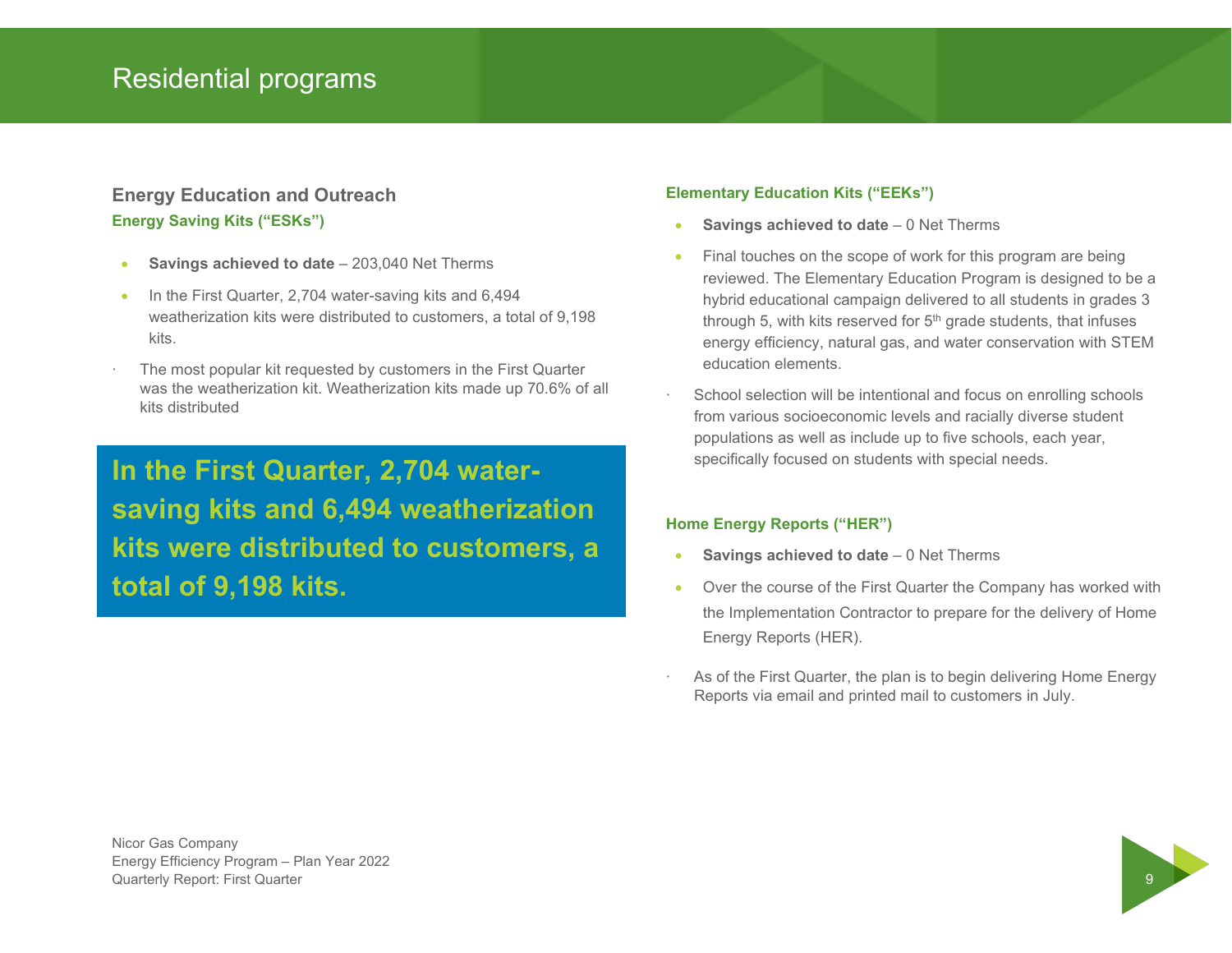### Income-eligible programs

| 3                                                     | 0M                                                                   | \$1.90M                                                            |
|-------------------------------------------------------|----------------------------------------------------------------------|--------------------------------------------------------------------|
| Programs                                              | Net therm savings to date                                            | Spend to date                                                      |
| \$27.3M<br><b>Total Health and Safety</b><br>spending | \$11.6M<br>Single-family Health and<br>Safety spending,<br>non-IHWAP | \$472<br>Multi-family Health and<br>Safety spending,<br>anon-IHWAP |

### **Key highlights**

- Affordable Housing new construction has seen strong participation so far in 2022. At the end of Q1 we have attained over 50% of unit goal.
- Single and Multifamily retrofit offering has completed 264 Single Family homes and 235 Multi Family units
- We have seen higher interest from Public Housing Authorities this year than in the past with participant reengagement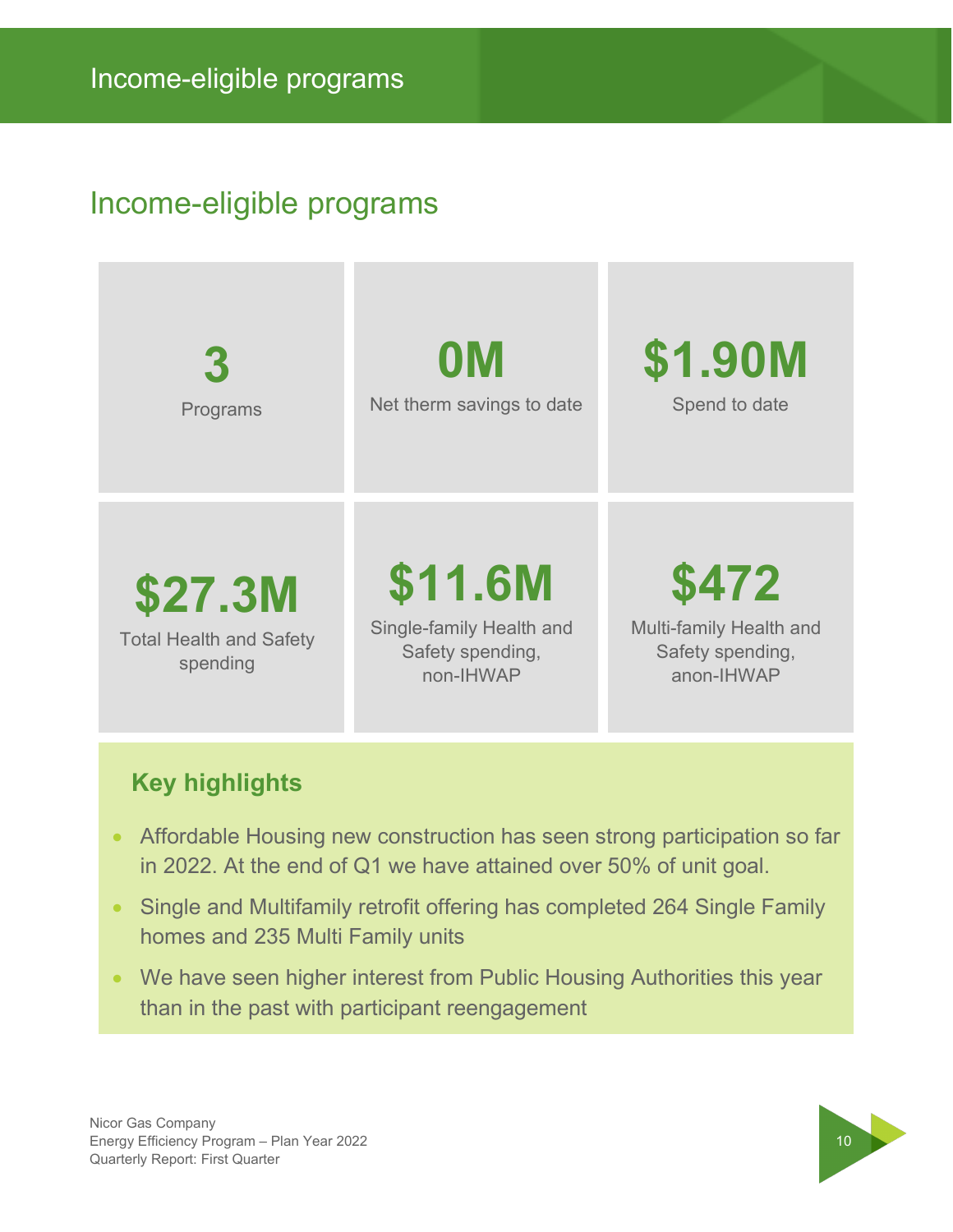### Program overviews

The objective of the Income-Eligible Energy Efficiency ("IE") program is to provide broad and deep energy efficiency opportunities to income-eligible customers living in single-family homes and multi-family buildings, and for the construction of new energy-efficient affordable housing. This program includes:

- Single Family and Multi-Family Weatherization and Retrofits
- Health and Safety
- PHA/Multi-Family Buildings
- Affordable Housing New Construction (AHNC)

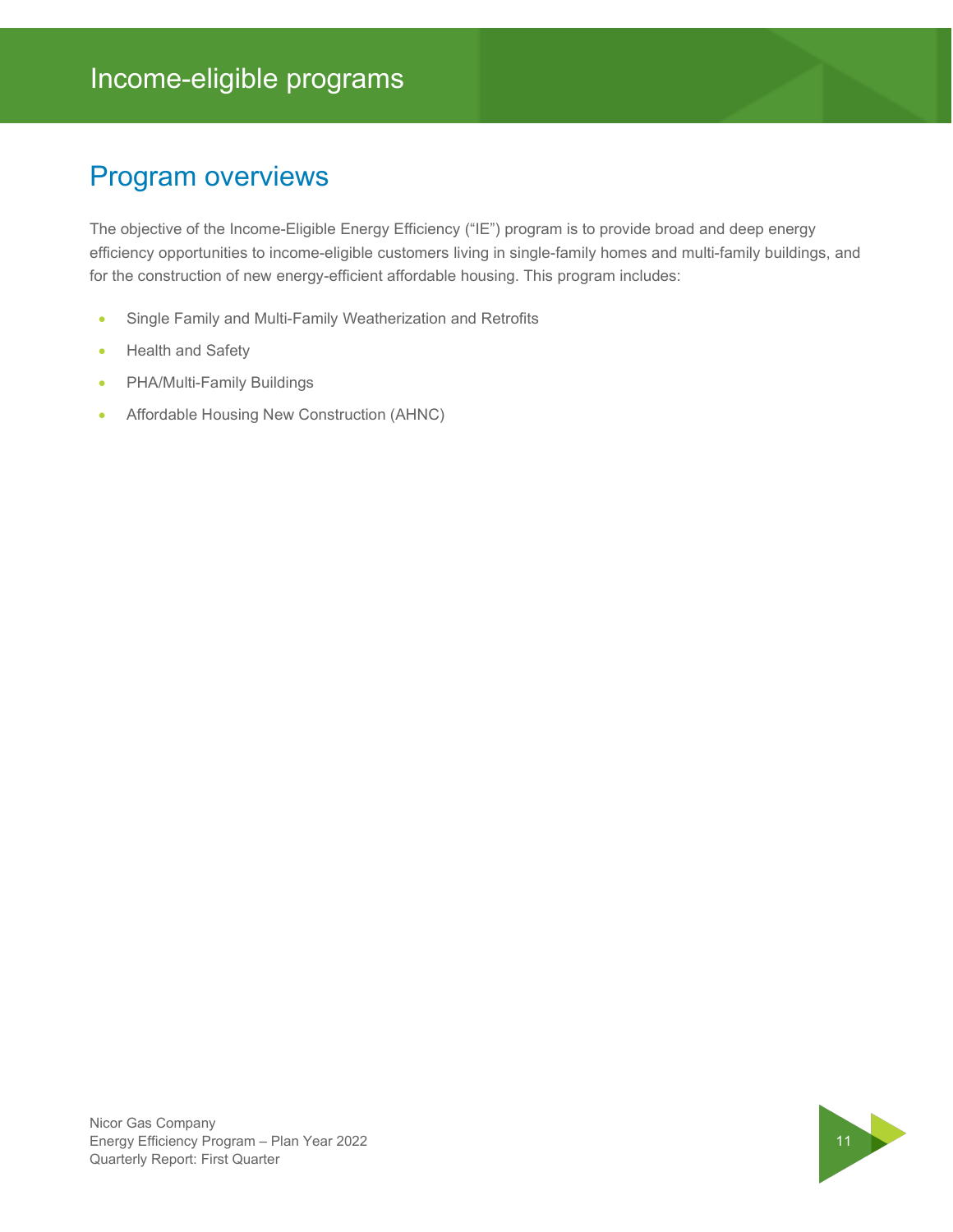### Income-qualified programs

### **Single Family/Multi-family Weatherization and Retrofits (need content)**

- Program overview
- $\bullet$  Savings achieved to date  $-$  0 Net Therms
- To date, in 2022, 264 Single Family homes and 235 Multi Family units have been served.
- We are currently seeing a bit higher price per therm, within our Single Family Retrofits, than planned due to higher project costs than modeled.

#### **Health and Safety (need content)**

- Program overview
- $\bullet$  Savings achieved to date  $-$  0 Net Therms
- Q1 focus has been working on program design and partnership relationships. Target communities are being defined for pilot operations.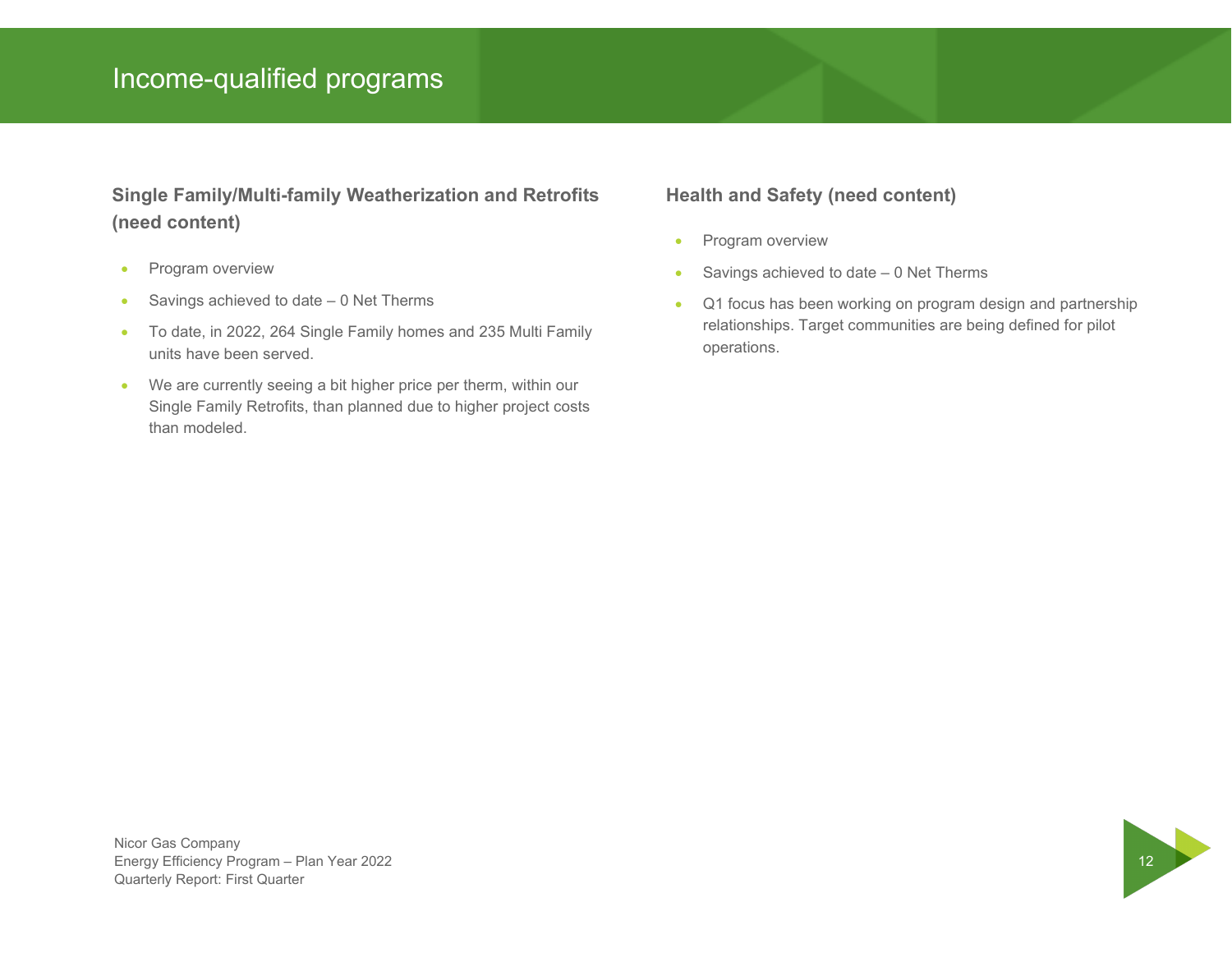### Income-qualified programs

#### **Public Housing Authority (need content)**

- Program overview
- $\bullet$  Savings achieved to date  $-$  0 Net Therms
- We have seen higher interest from PHA's this year than in the past with participant reengagement

### **Affordable Housing New Construction Public Housing Authority (need content)**

- Program overview
- $\bullet$  Savings achieved to date  $-$  0 Net Therms
- Affordable Housing new construction has seen strong participation so far in 2022. At the end of Q1 we have attained over 50% of unit goal.
- 3 projects have been completed thus far in 2022.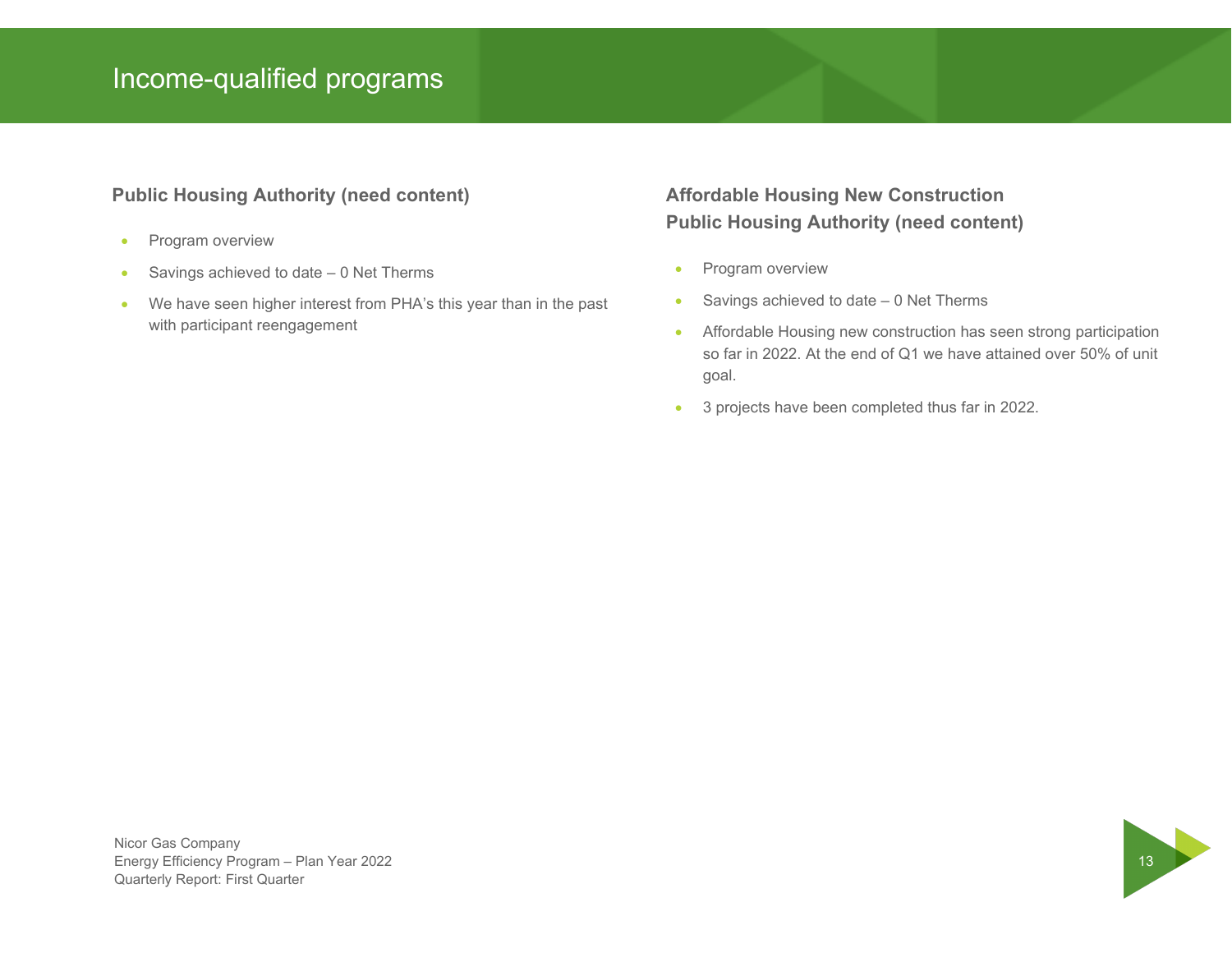**5**  Programs

**598K** Net therm savings to date **\$1.12M** Spend to date

### **Key highlights**

- The BEER offering exceeded its therm and incentive 1st quarter goals due to sixty-seven public sector boiler replacements and twenty boiler tune-ups that produced a great start to 2022.
- Business New Construction, in the first quarter, a total of 9 commercial/ industrial projects were completed. Of which, 5 were private sector projects and 4 were public sector projects
- The Small Business offering is running slightly behind on therms, and slightly ahead on incentives. This trend will watched and managed going into the second quarter

### Program overviews

#### **Business Energy Efficiency Rebates**

The Business Energy Efficiency Rebates ("BEER") program's goal is to produce natural gas energy savings in the business and public sectors by promoting the purchase and installation of energy efficiency measures such

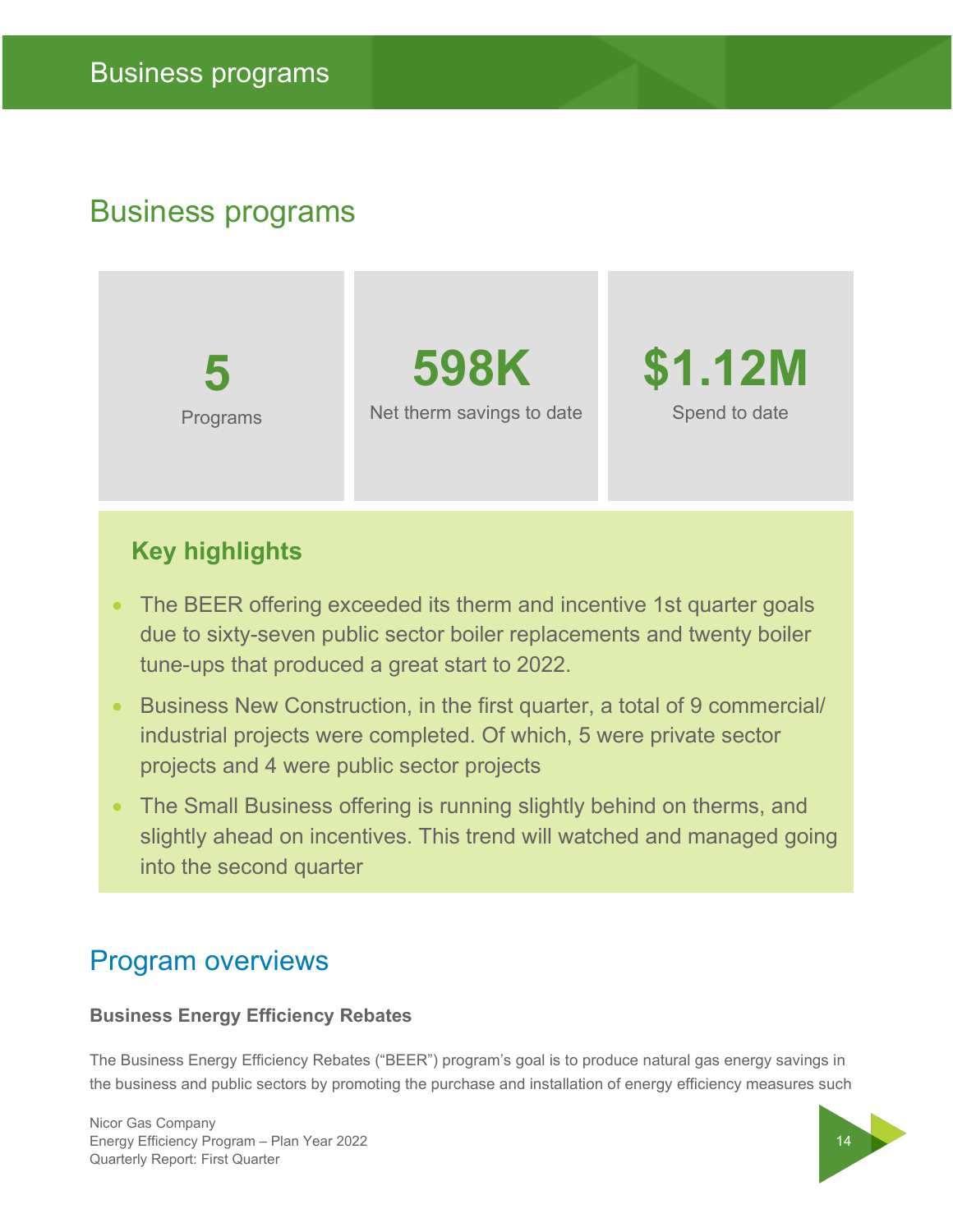as: high-efficiency space heating, water heating, food service technologies, tune-ups and upgrades. This is accomplished by providing the direct installation of free energy-saving products, completing free energy assessments of customers' facilities and providing tailored energy efficiency project recommendations.

#### **Business New Construction**

The objective of the Business New Construction ("BNC") Program is to obtain energy savings during the design and construction of new buildings, major renovations of existing buildings, and tenant buildouts in the commercial, public sector and industrial market. The Business New Construction offering provides education, financial incentives and technical assistance to help building owners and design teams exceed current energy codes.

#### **Custom Incentives**

The purpose of the Custom Incentives ("Custom") program is to assist medium-to-large commercial, multifamily, public sector and industrial customers in identifying and implementing cost-effective natural gas energy efficiency measures that are not otherwise addressed in Nicor Gas' BEER, MF or SB Programs. Participation is driven through the program's free energy assessments, which inform the customer on ways to be more efficient. These assessment recommendations can spill over into other commercial and industrial program participation. Additionally, the Custom program offers a Retro-Commissioning (RCx) offering, assisting participants with lowcost and no-cost tune-ups and adjustments to their operating systems, building controls, energy management systems and HVAC systems in existing buildings. The aim of the retro-commissioning offering is to optimize operation and improve facility efficiency by returning equipment to its intended operation or design specifications. The Custom program also includes a Combined Heat and Power (CHP) offering.

#### **Small Business Energy Savings**

The Small Business Program's ("SB") objective is to obtain long-term natural gas energy savings from small business gas customers, including public sector customers, with energy efficiency retrofits and financial incentives to influence the installation of highly efficient natural gas equipment.

#### **Strategic Energy Management**

The objective of the Strategic Energy Management ("SEM") program is to obtain long-term energy savings by focusing on improving and optimizing commercial, industrial and public-sector operations, processes and energy equipment.

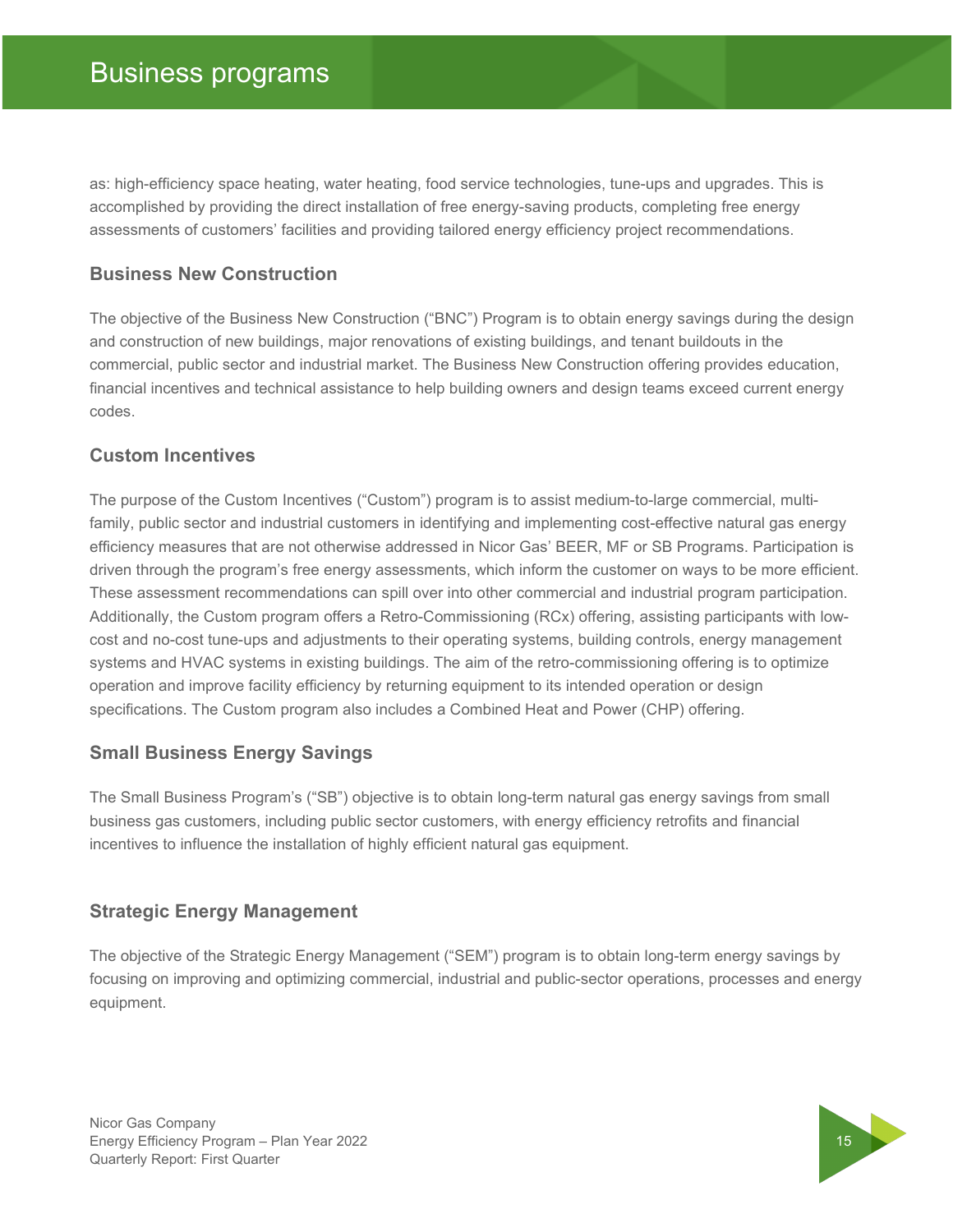#### **Business Energy Efficiency Rebates**

- **Savings achieved to date**  394,883 Net Therms
- The program is continuing to see public sector assessment and direct install interest, due to a multi-pronged public sector outreach approach, which will be fulfilled pending Restore Illinois requirements. This outreach initiative has reached out to 420 public school districts and 200 municipalities. Nicor Gas is continuing further public sector outreach through our Marketing and Outreach team, to ensure the program is educating all markets within the public sector. Steam traps continue to be key measures and the Program anticipates this trend will continue.
- The program suspension of all assessments and face-to-face customer interactions has continued through the Second Quarter. The Program has monitored the Restore Illinois phases and hopes to lift this suspension in the Third Quarter. Outreach efforts have continued, but the Program is seeing less interest and has had difficulty reaching customers and trade allies. Nicor Gas is evaluating the COVID 19 impacts to the program, and anticipates a reduction of projects and lower therm savings in the Third Quarter. The program is currently developing ways to counteract this impact.
- Due to COVID-19, The program has developed ways to interact with our customers remotely, while tracking a pipeline of customer interest that the program can pursue when able to return to the field safe

- **Business New Construction** 
	- **Savings achieved to date** 9,019 Net Therms
	- In the First Quarter, a total of 9 commercial/ industrial projects were completed. Of which, 5 were private sector projects and 4 were public sector projects

|  | <b>TYPE</b><br>(*public sector)        | SQ.<br><b>FEET</b> | <b>ANNUAL</b><br><b>GROSS THERM</b><br><b>SAVINGS</b> | <b>MEASURES</b>                                                                                                                                                                                                                                                                                                                                      |
|--|----------------------------------------|--------------------|-------------------------------------------------------|------------------------------------------------------------------------------------------------------------------------------------------------------------------------------------------------------------------------------------------------------------------------------------------------------------------------------------------------------|
|  | <b>YWCA facility</b><br>addition       | 56,748             | 2,923                                                 | Roof insulation<br>$\bullet$<br>Mass and steel<br>frame wall<br>insulation<br>Window<br>$\bullet$<br>properties<br>Energy<br>$\bullet$<br>recovery and<br>demand control<br>ventilation<br>Kitchen<br>$\bullet$<br>Exhaust<br><b>Energy Star</b><br>$\bullet$<br>appliances<br>Condensing<br>$\bullet$<br><b>DHW</b> heaters<br>Low flow<br>fixtures |
|  | *Library<br>additions &<br>renovations | 34,676             | 3,829                                                 | Steel frame<br>$\bullet$<br>wall insulation<br>Window<br>$\bullet$<br>assembly                                                                                                                                                                                                                                                                       |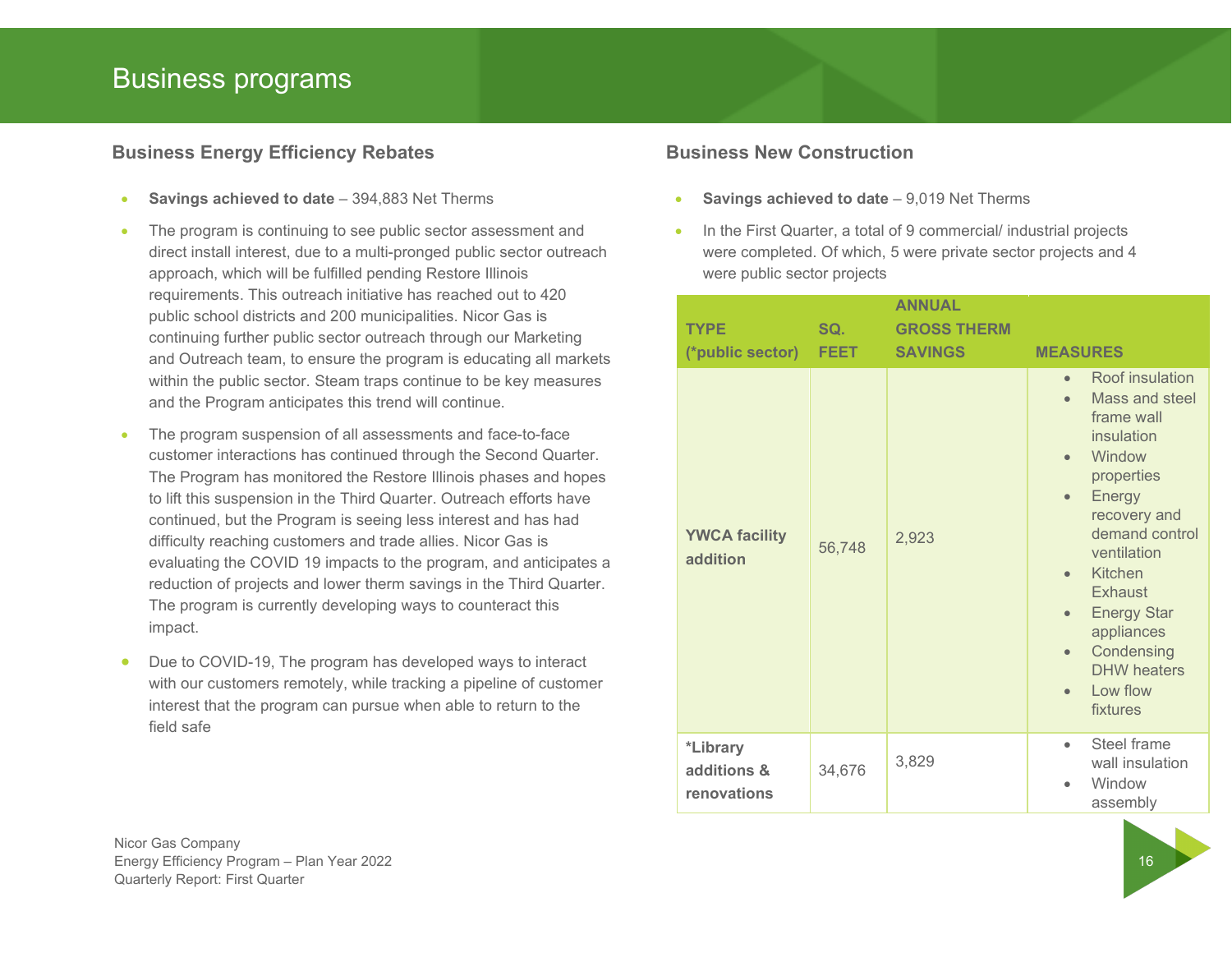|                                 |                    |                                                                                                                                | Condensing<br>$\bullet$<br>boilers<br>Condensing<br>$\bullet$<br><b>DHW</b> heaters                                                                                      |                                                    |         |       | <b>Energy Star</b><br>$\bullet$<br>appliances<br>Mass wall  |
|---------------------------------|--------------------|--------------------------------------------------------------------------------------------------------------------------------|--------------------------------------------------------------------------------------------------------------------------------------------------------------------------|----------------------------------------------------|---------|-------|-------------------------------------------------------------|
| *High school                    | 252,200            | 3,576                                                                                                                          | Window<br>$\bullet$<br>properties<br><b>Chiller cooling</b><br>$\bullet$<br>efficiency<br>Demand<br>$\bullet$<br>control<br>ventilation<br>Low flow fixture<br>$\bullet$ | *High school<br>cafeteria<br>addition              | 44,423  | 963   | insulation<br>Demand<br>$\bullet$<br>control<br>ventilation |
|                                 |                    |                                                                                                                                |                                                                                                                                                                          | <b>Warehouse</b>                                   | 249,550 | 3,947 | Direct fired<br>$\bullet$<br>make-up-air<br>units           |
|                                 |                    | <b>ANNUAL</b><br><b>GROSS THERM</b>                                                                                            |                                                                                                                                                                          | <b>Brett Anthony</b><br><b>Foods</b><br>renovation | 82,134  | 4,355 | Condensing<br><b>MAUs</b>                                   |
| <b>TYPE</b><br>(*public sector) | SQ.<br><b>FEET</b> | <b>SAVINGS</b>                                                                                                                 | <b>MEASURES</b><br>$\bullet$                                                                                                                                             | <b>Warehouse</b>                                   |         | 5,595 | Direct fired<br>$\bullet$<br>make-up-air                    |
| *Municipal<br>center            | 1,338<br>22,226    |                                                                                                                                | Mass wall<br>$\bullet$<br>insulation<br><b>Efficient boilers</b><br>$\bullet$                                                                                            | additions                                          | 138,000 |       | units<br>Advanced wall<br>assembly                          |
|                                 |                    | and domestic<br>hot water<br>generator<br>Occupancy<br>$\bullet$<br>sensor tied<br>setback control<br>on VAV<br>terminal units |                                                                                                                                                                          |                                                    |         |       |                                                             |
| <b>Multi-family</b><br>building | 509,299            | 4,398                                                                                                                          | Wood framed<br>$\bullet$<br>wall insulation<br>RTU heating<br>$\bullet$<br>efficiency                                                                                    |                                                    |         |       |                                                             |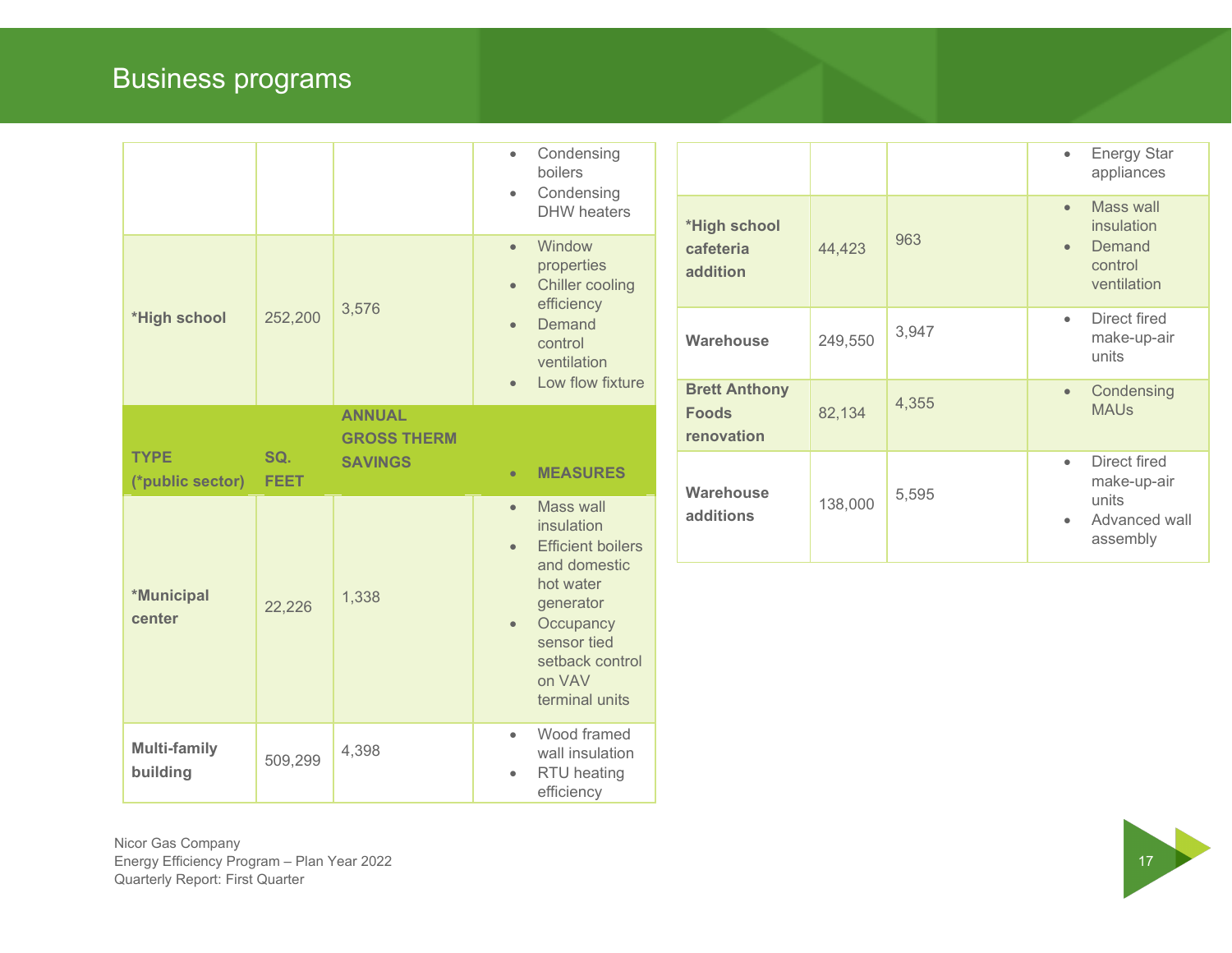#### **Custom Incentives**

- Savings achieved to date 39,992 Net Therms
- The program has a robust pipeline, which currently includes roughly 60 projects. The program has completed 15 projects (including two RCx projects through the ComEd/Nexant MOU) for a total of roughly 307,000 net therms. Engineering and Outreach teams have implemented remote working protocols (due to virus restrictions) in order to continue building the pipeline and find new opportunities. The program is continuing to see public sector interest, due to a multi-pronged public sector outreach approach to public schools and municipalities. The follow-up outreach cadence on assessments has increased, which has helped identify customers who will be acting on assessment recommendations. Outreach efforts to spark Retro-Commissioning (RCx) project interest have also increased. CHP activity continues to build. One CHP Feasibility Study (FS) was finalized in the Second Quarter. Eight CHP FSs have been completed to-date in 2020, with a total potential 20,488 kWs. One 800 kW CHP system, the first in Nicor Gas/ComEd joint territory, began the 16-month EM&V process in the third quarter of 2019 and is expected to complete EM&V in the Fourth Quarter of 2020. One public sector CHP 375 kW system is in construction and is expected to be flame-on in the third quarter of 2020.
- The program is continuing to evaluate the COVID-19 impacts. Due to the suspension of assessments and face to face customer interactions, it is anticipated that the program will see a reduction in projects and therm savings in the Third Quarter. Outreach efforts have continued to develop a pipeline and counteract this negative impact.

Nicor Gas Company Energy Efficiency Program – Plan Year 2022 18 Quarterly Report: First Quarter

 Due to COVID-19, The Program has developed ways to interact with our customers remotely, while tracking a pipeline of customer interest that the program can pursue when able to return to the field safely.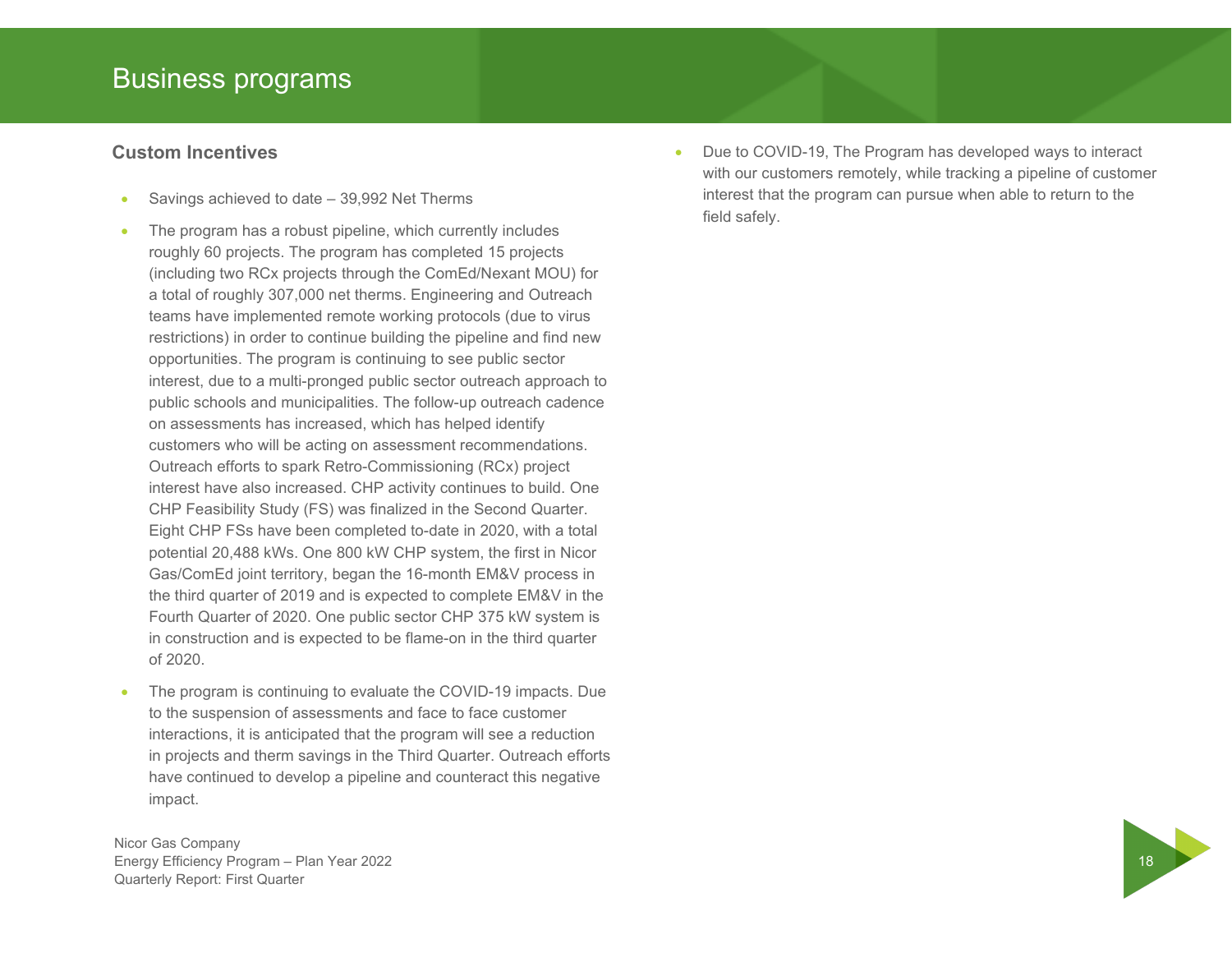#### **Small Business Energy Savings**

- Savings achieved to date 154,273 Net Therms
- The program continues to see increased public sector interest, due to our multi-pronged public sector outreach approach. This outreach initiative has reached out to 420 public school districts and 200 municipalities. Nicor Gas is continuing further public sector outreach to ensure the program is educating all markets within the public sector. The program is compiling an interest pipeline to pursue when able to return to the field safely. Outreach is still uncovering custom and prescriptive pipeline opportunities, and is keeping consistent communication with our trade allies, who anticipate a high volume of projects in the third and fourth quarter, especially dry cleaner steam trap projects. At the end of the Second Quarter, the program started seeing steady dry cleaner steam trap application submissions and anticipates this will continue into the Third Quarter.
- Outreach efforts are ongoing to counteract the program suspension of all assessments and face-to-face customer interactions, which has continued through the Second Quarter. We have monitored the Restore Illinois phases and hope to lift this suspension in the Third Quarter.
- Due to COVID-19, the program is developing ways to interact with our customers remotely, while working to develop a pipeline of customer interest that the program can pursue, when able to return to the field safely.

#### **Strategic Energy Management**

- Savings achieved to date 0 Net Therms
- Three cohorts were underway in the Second Quarter: 2019/2020 K-12 Public Sector (five of six school districts completed their performance period) claimed savings of 249,811 therms; 2020 Public Sector (includes seven customers starting their first year of SEM); and 2020 Alumni (includes 15 joint Nicor Gas/ComEd customers, four ComEd-only and six Nicor Gas-only customers that are continuing the second, third, fourth or fifth year of their energy-saving journey; six of these are public sector customers).
- For the Second Quarter, the new (first-year) 2020 Public Sector cohort was, and continues to be, in recruiting. On March 12, all inperson meetings and site visits ceased in response to COVID-19 and were replaced with virtual meetings. COVID-19 impacts have been seen in the Second Quarter. Many industrial customers continued to operate, but a few shut down for a short period and are gradually resuming production, while others increased production based on demand. Also gradually beginning to open back up are: schools and universities closed in unoccupied mode, switching to online classes though some had international student occupancy; and office buildings that reduced occupancy depending on if tenants were considered essential workers.
- Key Program Changes. None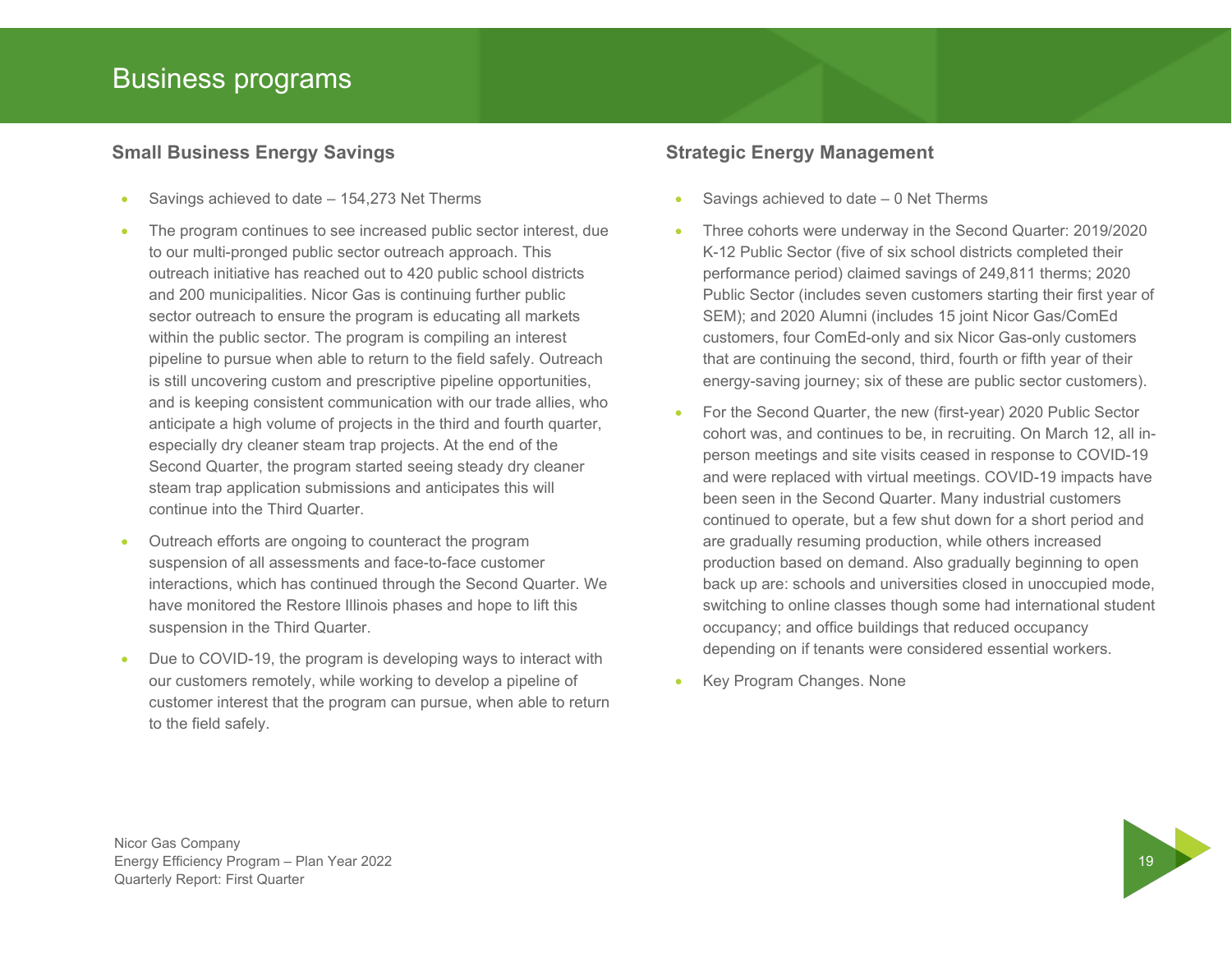**Three cohorts were underway in the Second Quarter: 2019/2020 K-12 Public Sector (five of six school districts completed their performance period) claimed savings of 249,811 therms.** 

Nicor Gas Company Energy Efficiency Program – Plan Year 2022 20 Quarterly Report: First Quarter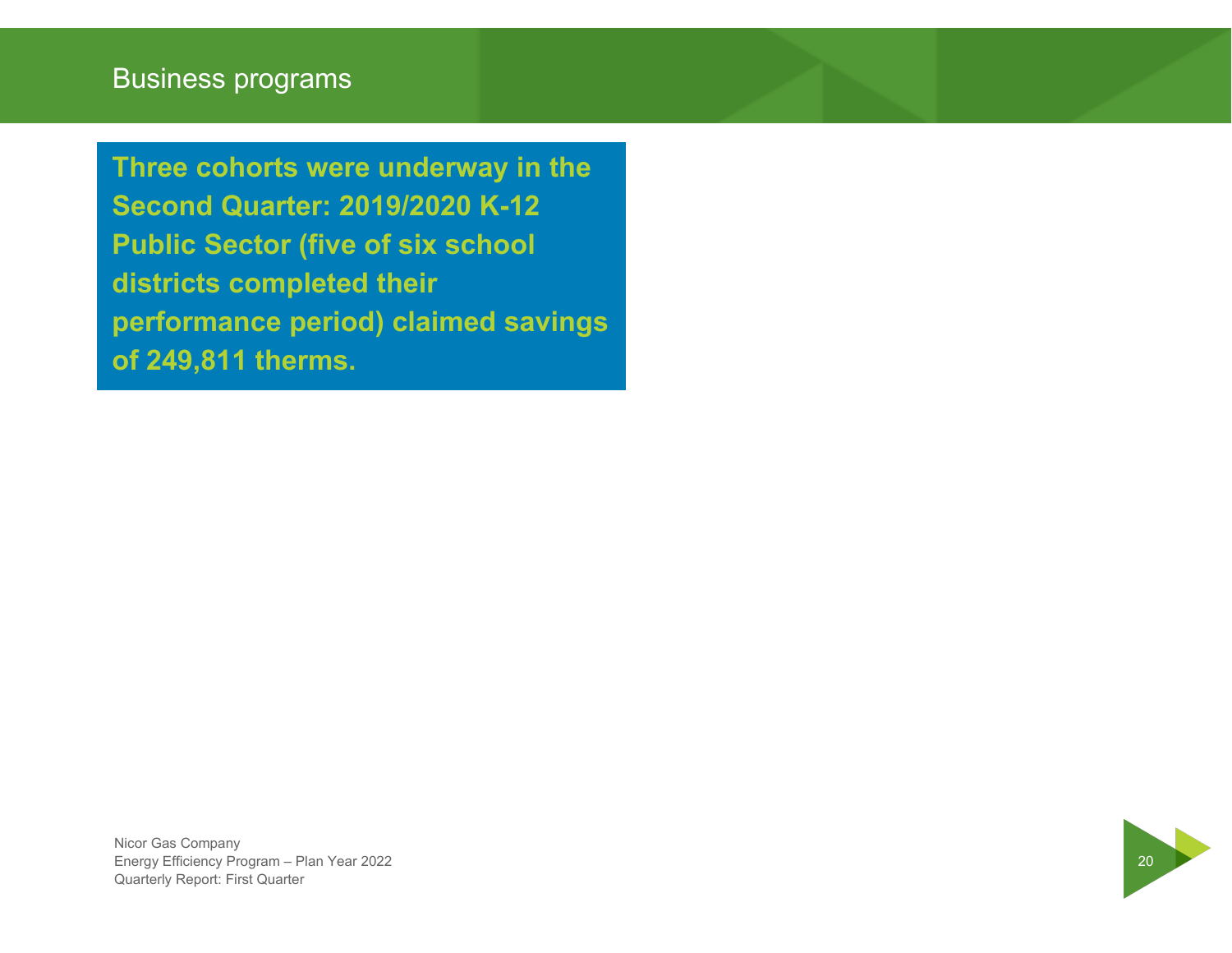### Emerging technology and market transformation Program overviews

#### **ETP**

The primary mission of the Nicor Gas Emerging Technology Program ("ETP") is to seek out new or unproven technologies that may be suitable for inclusion in the Nicor Gas Energy Efficiency Program and verify their natural gas savings through field tests and pilot demonstrations.

ETP update for Q1 2022:

ETP is preparing the following workpapers for IL 2022 TRM Cycle:

1. Residential IOT sensor for dryer (ET)

SmartDry is the first to market, patent protected aftermarket sensor for clothes dryers that magnetically snaps into any existing gas or electric dryer in seconds. It sends alerts to your smartphone or smart speaker via its cloud algorithms. SmartDry is proving to be more accurate than your dryer sensor. It detects clothes are dry sooner and saving our users on average 20 minutes per load. That is translating into time, money, and energy saving opportunities. Currently a fully functioning and deployed stable product, with excellent rating on Amazon. Customers report how easy it is to install

2. MF whole building air sealing (ET)

A PCM based material to seal cracks that go unsealed with batt insulation. Ideal for new construction or a deep retrofit.

ETP continues work on ongoing field pilot projects. The continued active projects are following:

- 1.Small Commercial Boiler Manufacturer Controller
- Remote monitoring of central boiler-based heating and domestic hot water systems to identify operational inefficiencies and proactively maintain systems.
- · 2 Emerson Sensi-Lab Study
- · A sensor suite from Emerson to monitor existing furnace and air conditioner. If system is newly installed, then it will verify proper/optimal installation while on an older system, it will monitor based on target performance.

3 Phase Change Ceiling Tile

Nicor Gas Company Energy Efficiency Program – Plan Year 2022 <u>Chergy Emberty Program Pram Four ECLE</u><br>Quarterly Report: First Quarter 21

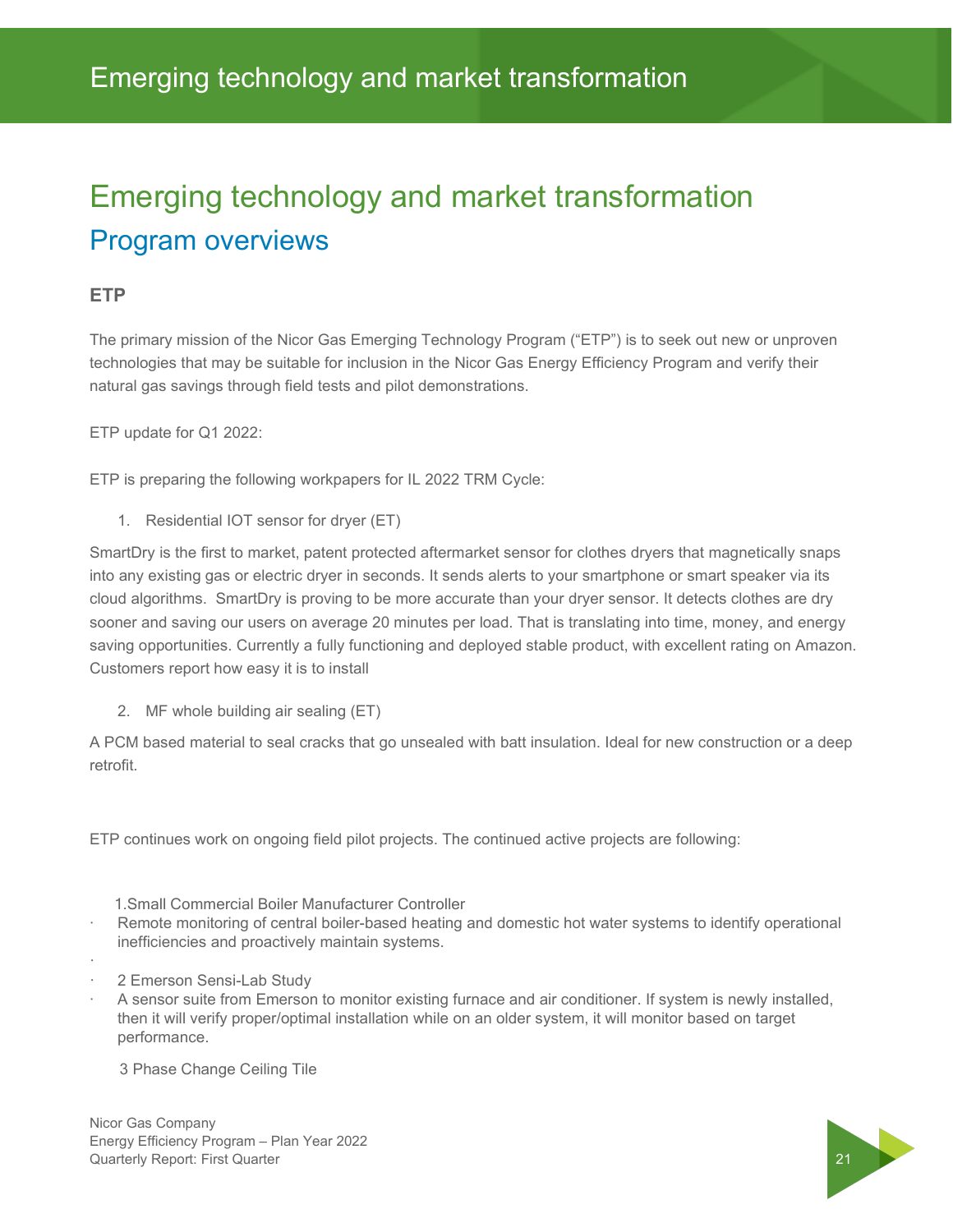### Emerging technology and market transformation

energy consumption, improves HVAC cycling profiles, and extends HVAC lifespan during both summer and<br>winter seasons New engineered dual-temperature phase change material (PCM) technology that positively impacts HVAC winter seasons.

ETP is writing and completing final pilot project reports for the following completed pilot projects.

1. Smart Radiator Control Valves

Smart radiator control valves replace the manual or mechanical thermostat valves present on steam and hot water radiators in buildings. They can provide programmable thermostat capacity on a room-by-room basis and some can be part of a fully networked system with smartphone app control.

2. Interior Storm Windows

A glass interior storm window allowing you to keep the original window, avoiding the cost & time of replacement. Adds energy conservation and noise control. Innerglass Window Systems LLC

#### **Market transformation**

The MT program goal is to accelerate the adoption of energy efficient products and/or services to maximize energy savings for Nicor Gas' Energy Efficiency Program. The MT program focuses on specific MT initiatives targeting technologies and services. This includes recruiting partners to bring these technologies forward, development of the MT logic and framework, and implementing activities to support the adoption of the targeted technologies and services. The MT program also focuses on expanding MT activities locally in Illinois including at the SAG, regionally, and internationally to leverage cross cutting opportunities with other utilities and organizations pursuing MT.

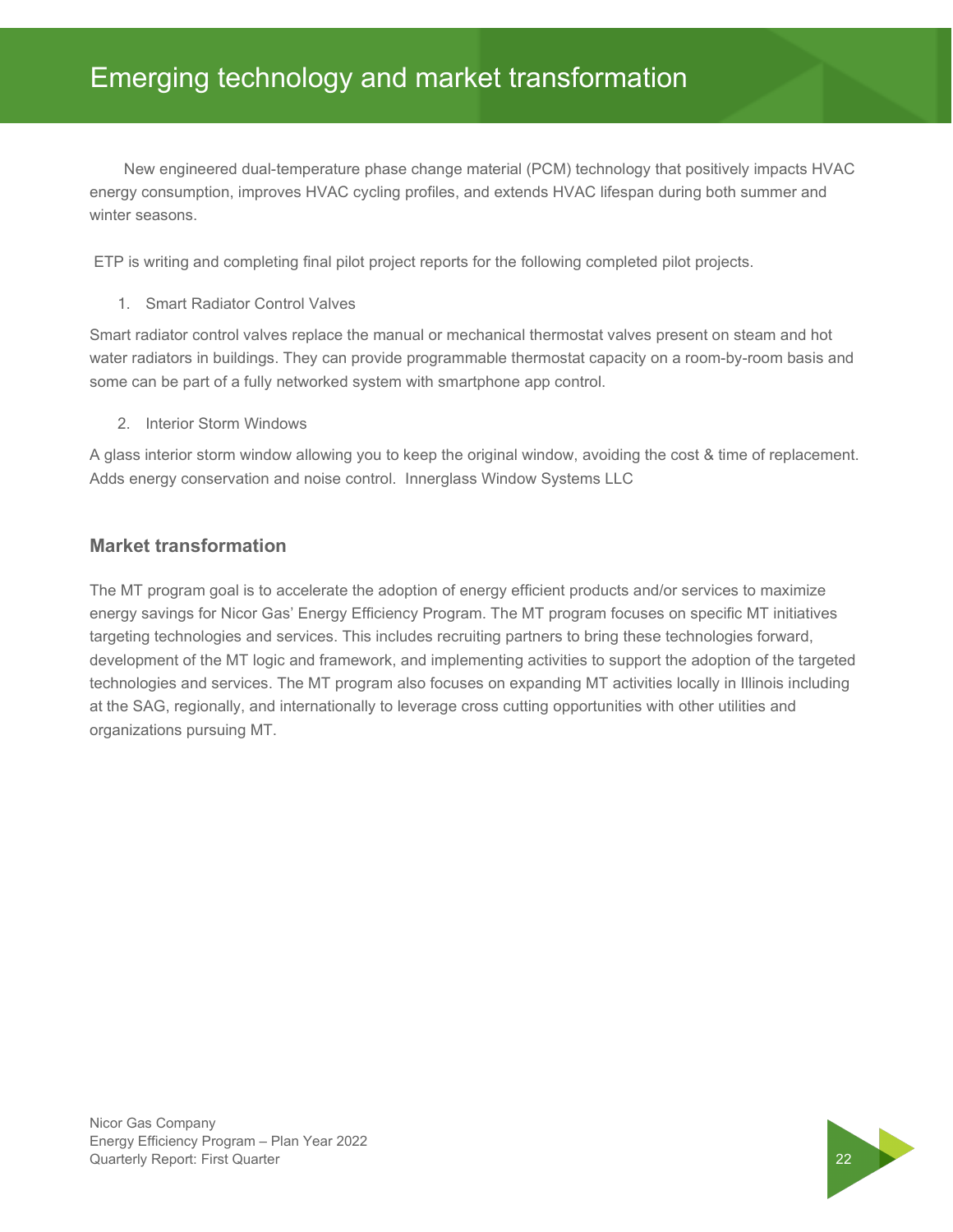### Emerging technology and market transformation

#### **Market transformation**

- **•** Triple Pane Windows
- Gas Heat Pump Water Heater
- Gas Heat Pump (Combi)

Nicor Gas Company Nicor Gas Company<br>Energy Efficiency Program – Plan Year 2022<br>Quarterly Report: First Quarter Quarterly Report: First Quarter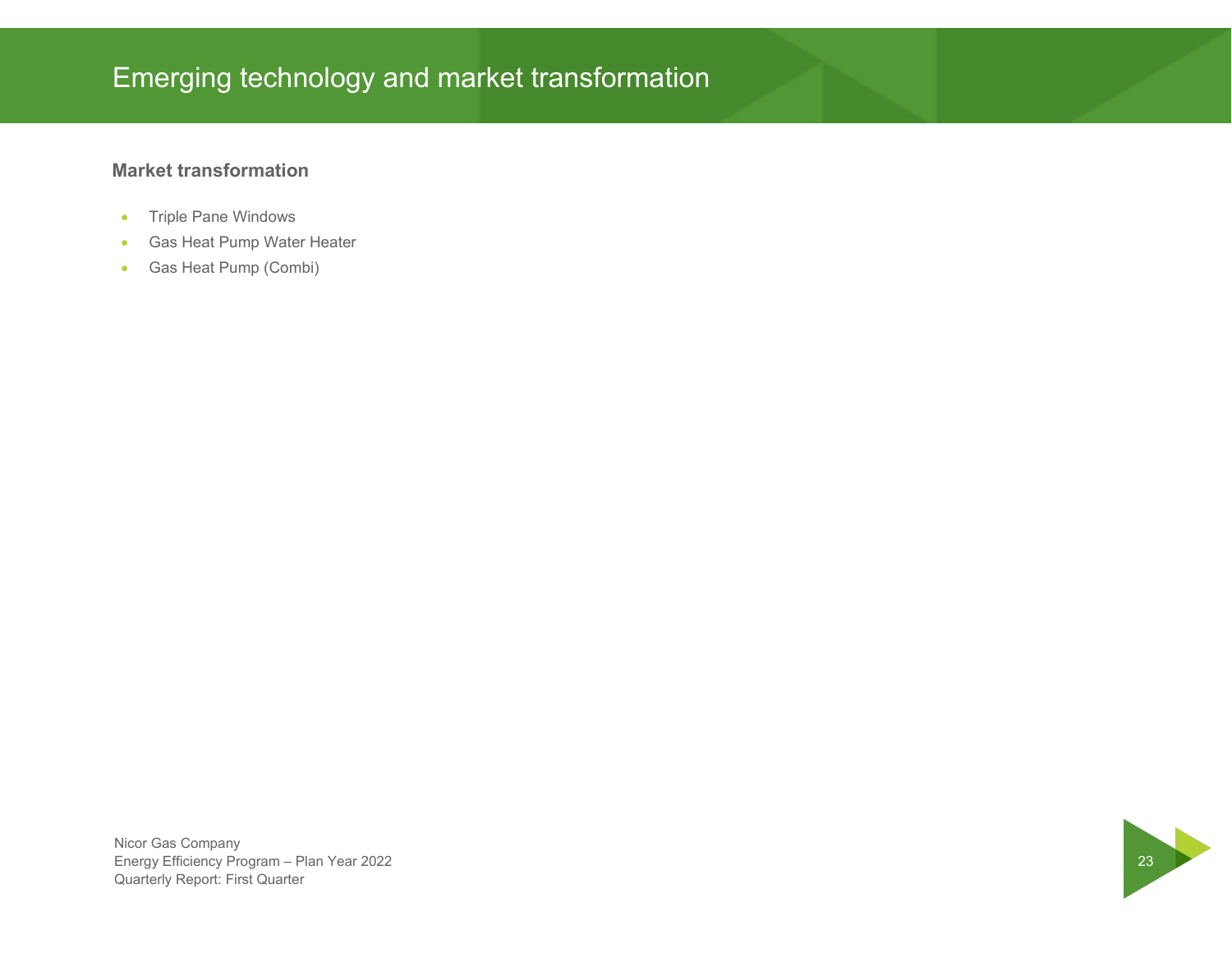### Program operations

#### **Budget Flexibility**

- **Budget Flexibility.** Any Program Administrator-initiated proposed budget shift of fifty percent (50%) for Programs with budgets under \$5 million or twenty percent (20%) for Programs with budgets over \$5 million shall be brought to the SAG when practicable, but no later than the next quarterly SAG meeting. It shall also be reported to the Commission in the quarterly reports.
- **Actions.** Nicor Gas has not exceeded the flexibility provisions authorized by the Commission in its Final Order.

#### **Responses to evaluator recommendations (Refer to Index B)**

**Program Activities:** Nicor Gas shall summarize the following:

- · Program activities
- · Implementation modifications
- Additions or discontinuations of specific measures or programs.
- Spending and savings amounts compared to the Plan filing
- · How the Company responds to past evaluators' recommendations and changes in the IL-TRM, NTG ratios, market research findings, and other relevant information the Company relies upon in making its decisions
- Pilots completed and the results

#### **Actions:**

- Please see the above section on the Second Quarter's highlights.
- Please see the above section on the Second Quarter's highlights.
- · Please see Section C below and Appendix A for a discussion and list of new measures added to Nicor Gas' programs.
- · Spending and savings by program are shown in the attached Statewide Quarterly Report Template.
- Please see Appendix B for actions taken in response to evaluators' recommendations.
- Please see the above section on the Second Quarter's highlights.

#### **New measure cost-effectiveness**

**Cost Effectiveness of New Measures** (table by measure) Cost-effectiveness screening results for new measures.

 **Actions.** Actions taken in PY2020 in response to past evaluators' recommendations are shown in Appendix B.

**Cost-Ineffective Measures** (explanation of why they were included) Explain reasons for including new costineffective measures in programs.

**Actions.** There are no new cost-ineffective measures included in programs.

Nicor Gas Company Energy Efficiency Program – Plan Year 2022 Quarterly Report: First Quarter 24 24

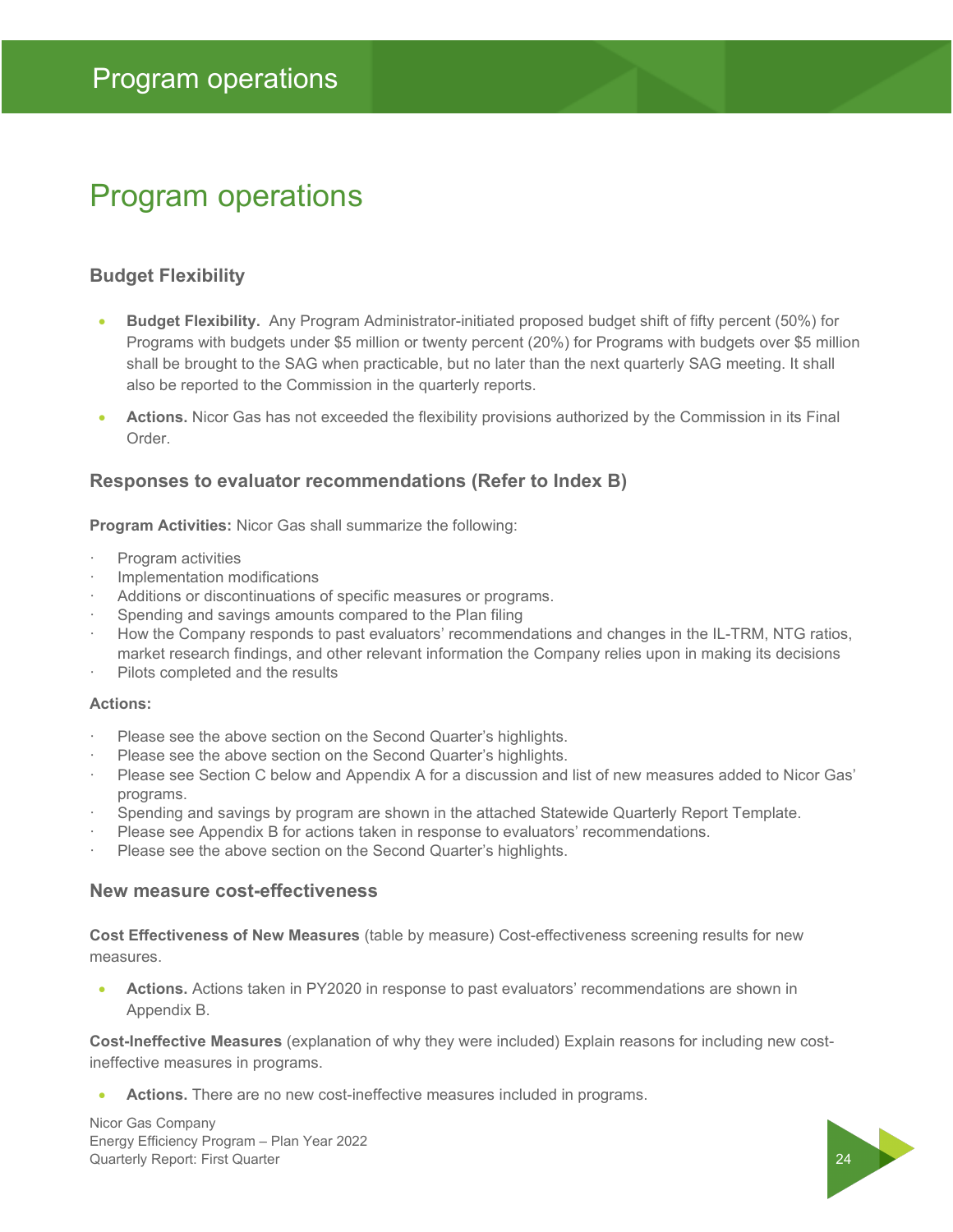### **Stipulations**

**Weighted Average Measure Life** 

**15.91 yrs** 

Stipulation: ≥11.91 years

**Public Sector Spend as a % of Overall Portfolio Spend** 

### **13.9%**

Stipulation: Minimum of 10%

**Average Income-Qualified Spend to Date** 

**\$1.90 M**

Stipulation: At least \$8.075M per year

**% of IQ Projects in Multi-Family Housing Units** 

**0%**

Stipulation: At least 30% of units treated

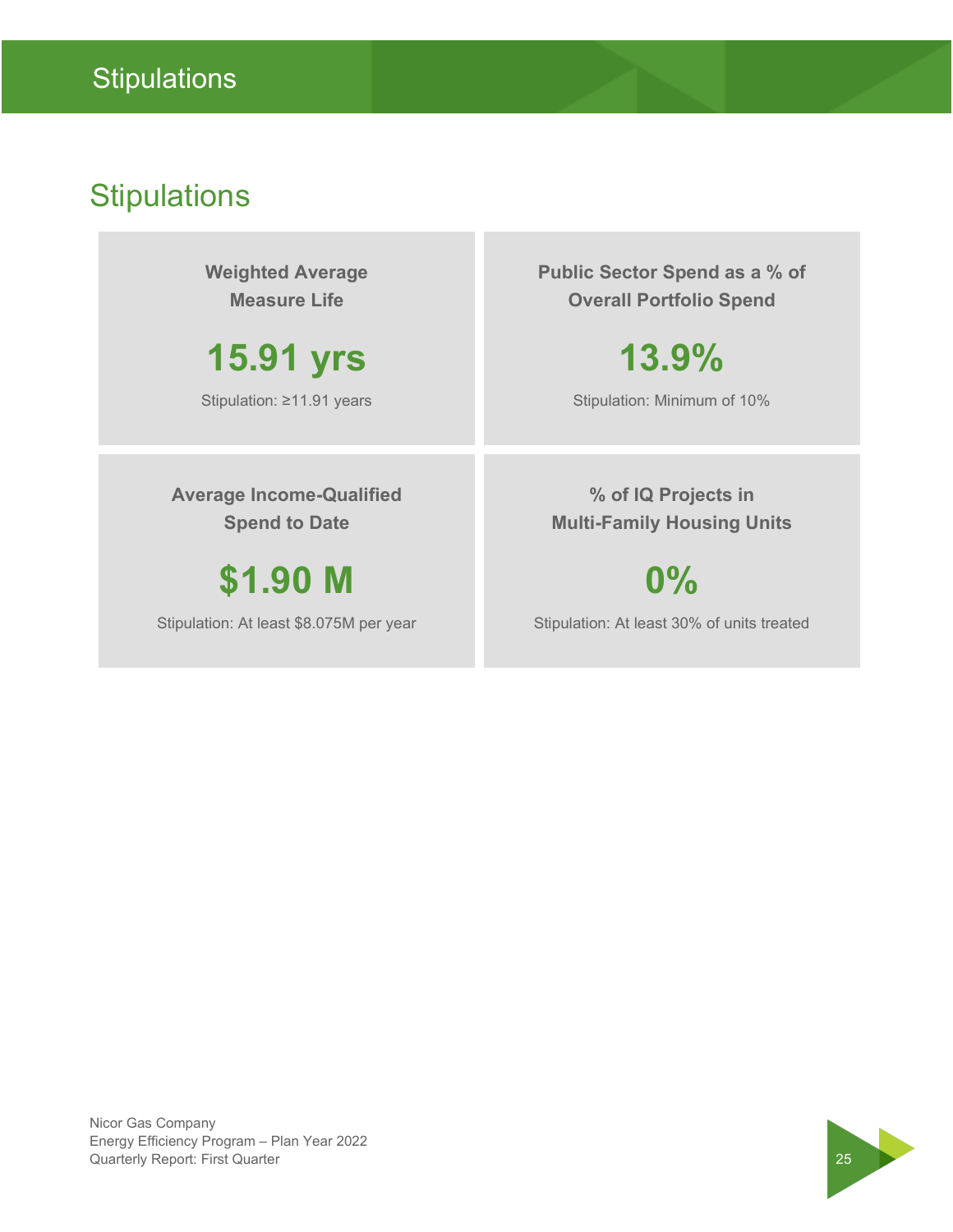#### **Supplier Diversity**

 In 2022, Nicor Gas and Energy Efficiency will continue to align ourselves with professional organizations and industry groups that support business diversity and inclusion amongst underutilized areas of our business. We will partner with various advocacy organizations, our peer utilities that make up the Illinois Utility Business Development Council (IUBDC), and our diverse partners to host and/or attend diversity-related summits and events that are geared toward the advancement of diverse business enterprises. Furthermore, we will continue to leverage our diverse partners to support the development and increased utilization of diverse businesses.

**Tier 1 Diverse Spend** 

**Tier 2 Diverse Spend** 

**% of Total Eligible Spend** 

**\$1.244 M**

**\$12.64 M**

**29.9%**

### **Key highlights**

- **A WBE, Griffin & Strong, will be conducting the research phase of our Market Development Initiative (MDI) program. A key deliverable from G&S is a Market Development Action Plan (MDAP) that will serve as the blueprint for an MDI program designed to invest in workforce and business development in disadvantaged communities and increase the energy efficiency funds delivered directly to those communities.**
- **A WBE and MBE, Walker-Miller will be delivering our Elementary Energy Education (EEE) program. Through in-person or livestream events, along with teaching materials and online activities, 5thgrade students will learn about using energy wisely at home.**

| <b>VENDOR TYPE</b>   | % SPEND | <b>PRIME</b> | <b>SUB</b> | <b>TRADE ALLIES</b> |
|----------------------|---------|--------------|------------|---------------------|
| <b>MBE</b> certified |         | \$150,741    | \$11,404   | n/a                 |
| <b>WBE</b> certified |         | \$917,003    | \$1,235    | n/a                 |
| <b>VBE</b> certified |         | \$176,285    | \$0        | n/a                 |
| Non-profit vendors   |         | \$0          | \$0        | n/a                 |

Nicor Gas Company Energy Efficiency Program – Plan Year 2022 **Constanting Report: First Quarter 26 According to the Constanting Constanting Constanting 26 According 26 26 According 26 According 26 According 26 According 26 According 26 According 26 According 26 According 26 Accordin**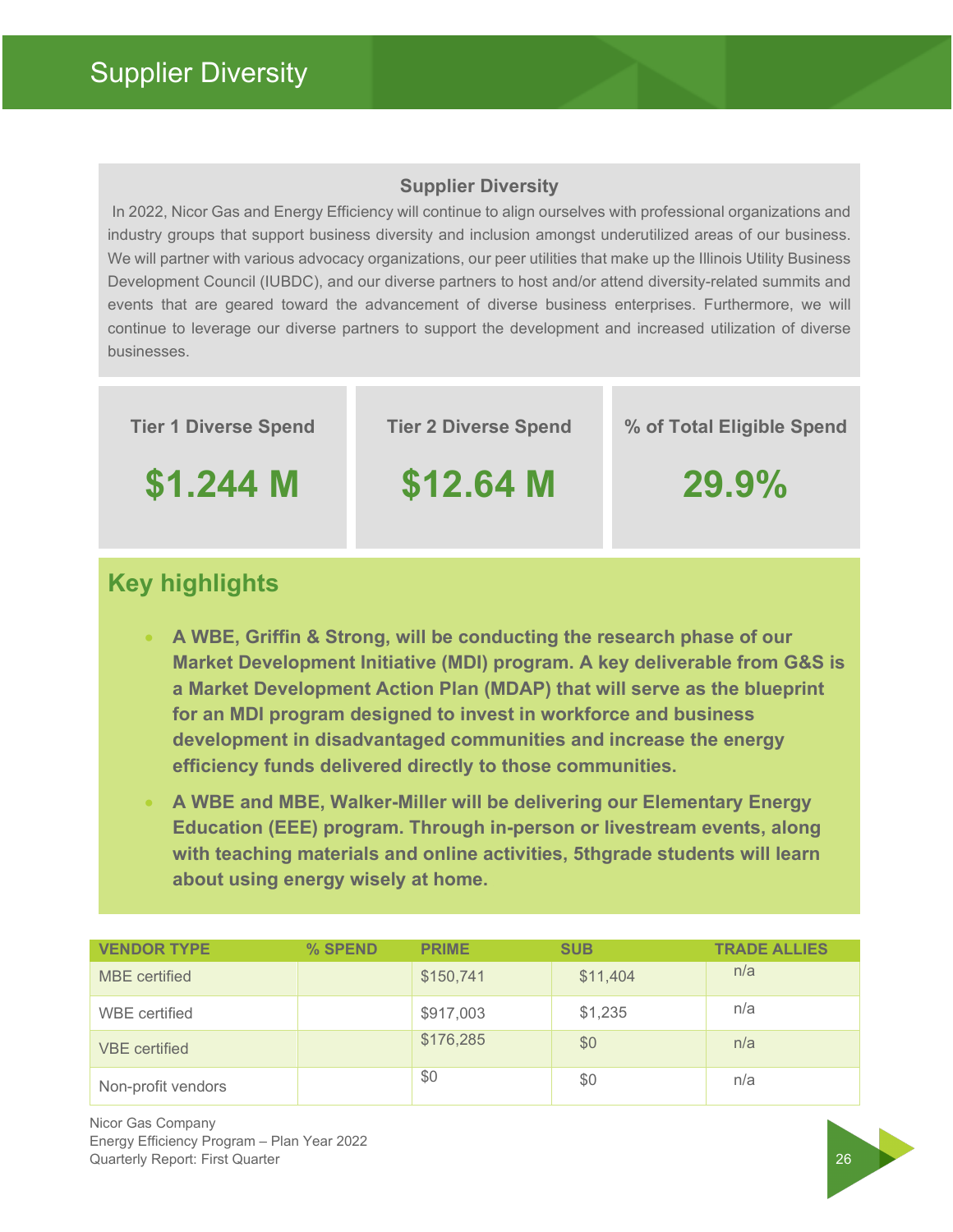### Program overview

Nicor Gas Company Energy Efficiency Program – Plan Year 2022 Energy Efficiency Program – Plan Year 2022<br>Quarterly Report: First Quarter 2022

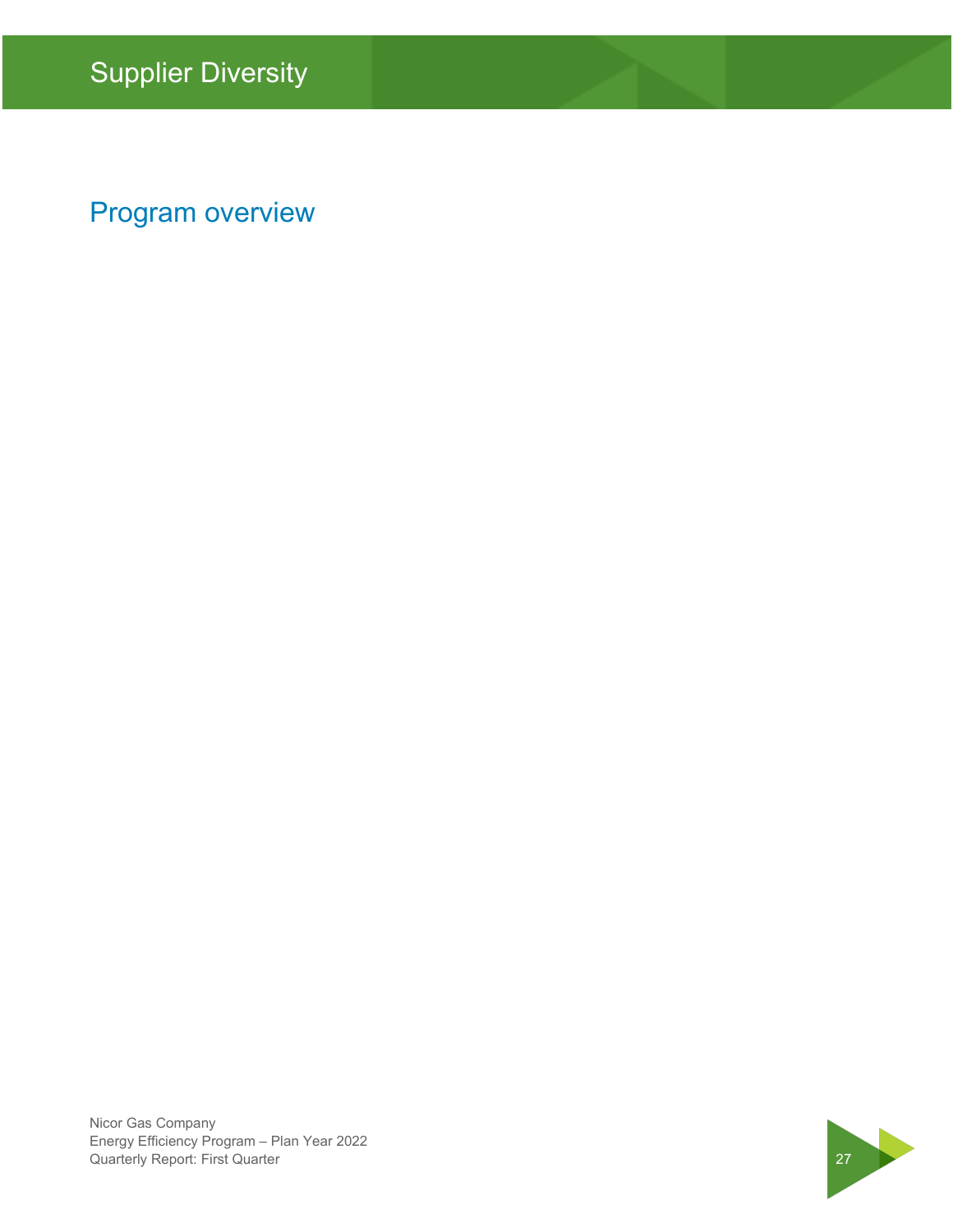### Impact

## **202M+ in incentives since 2011**

- Residential and multi-family customers: energy-saving kits and home assessments
- Commercial and public sector customers: building system optimization, energy-saving projects
- Income-qualified customers: comprehensive energy upgrades at no cost
- Rebates for energy-efficient products and improvements

### **195M+ first year therms saved since 2011**

- Avoids more than 883K metric tons of CO2 emissions
- Equivalent to the CO2 emissions generated by 190K passenger vehicles over the course of a year

### **845K+ customers in 643 communities have participated**

- \$217 average incentive per customer
- **Engaged 129K elementary school** students in energy efficiency education

### **\$1.19B Economic activity spurred since 2011**

- 8,453 jobs supported since 2011
- \$43M spent with diverse suppliers
- \$505M wages supported since 2011

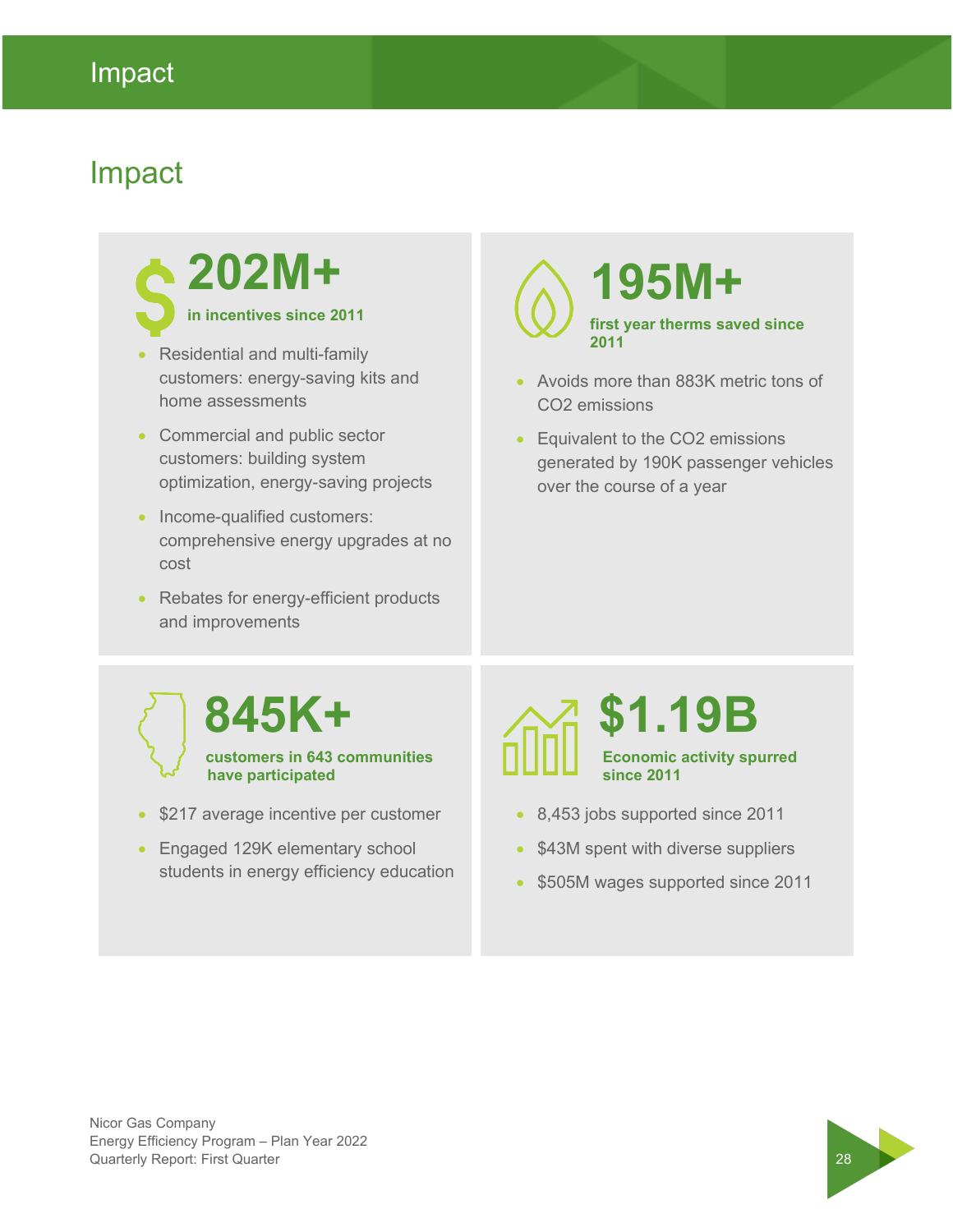### Awards and recognition

Since launching in 2011, the Nicor Gas Energy Efficiency Program has received 19 awards from local, regional, national and international organizations. The program has been recognized for excellence in evaluation, innovation, marketing, program design and research.

#### **Marketing awards**

- 2020 Gold Stevie Award Awarded for the Unexpected Love Story campaign from the American Business Awards
- 2020 Inspiring Efficiency Marketing Award Awarded for the Unexpected Love Story campaign
- 2019 Gold Stevie Award for Women in Business Awarded for the Unexpected Love Story campaign in its marketing for women, created by a woman-led team.
- 2017 Inspiring Efficiency Marketing Award for Multicultural Marketing Strategy Awarded for multicultural marketing strategy including demographic research, event outreach, hyper-local print publication placements and digital ads.
- 2015 Inspiring Efficiency Marketing Award for Customer Journey Strategy Awarded for marketing & communications strategy including customer journey-mapping, overhauling communications with energySMART rebranding, and Customer Stories campaign
- 2015 Inspiring Efficiency Education Award Awarded for "What's in the Box" campaign focused on understanding how a furnace works
- 2014 Bronze Stevie Women in Business Award for Consumer Marketing Campaign of the Year Received bronze placement for energySMART "Customer Stories" campaign
- 2014 AESP Energy Award for Outstanding Achievement in Non-Residential Marketing Presented for "6 million therms" steam trap infographic campaign
- 2013 E Source Ad Awards Crowd Pleaser Award Presented for peer recognition for "6 million therms" steam trap infographic campaign
- 2013 Inspiring Efficiency Marketing Award Presented for Nicor Gas Energy Efficiency Program's "Summer Staycation" campaign
- 2013 Gold Stevie Award for Utility Marketing Campaign of the Year Presented for Nicor Gas Energy Efficiency Program's "Liberate" campaign